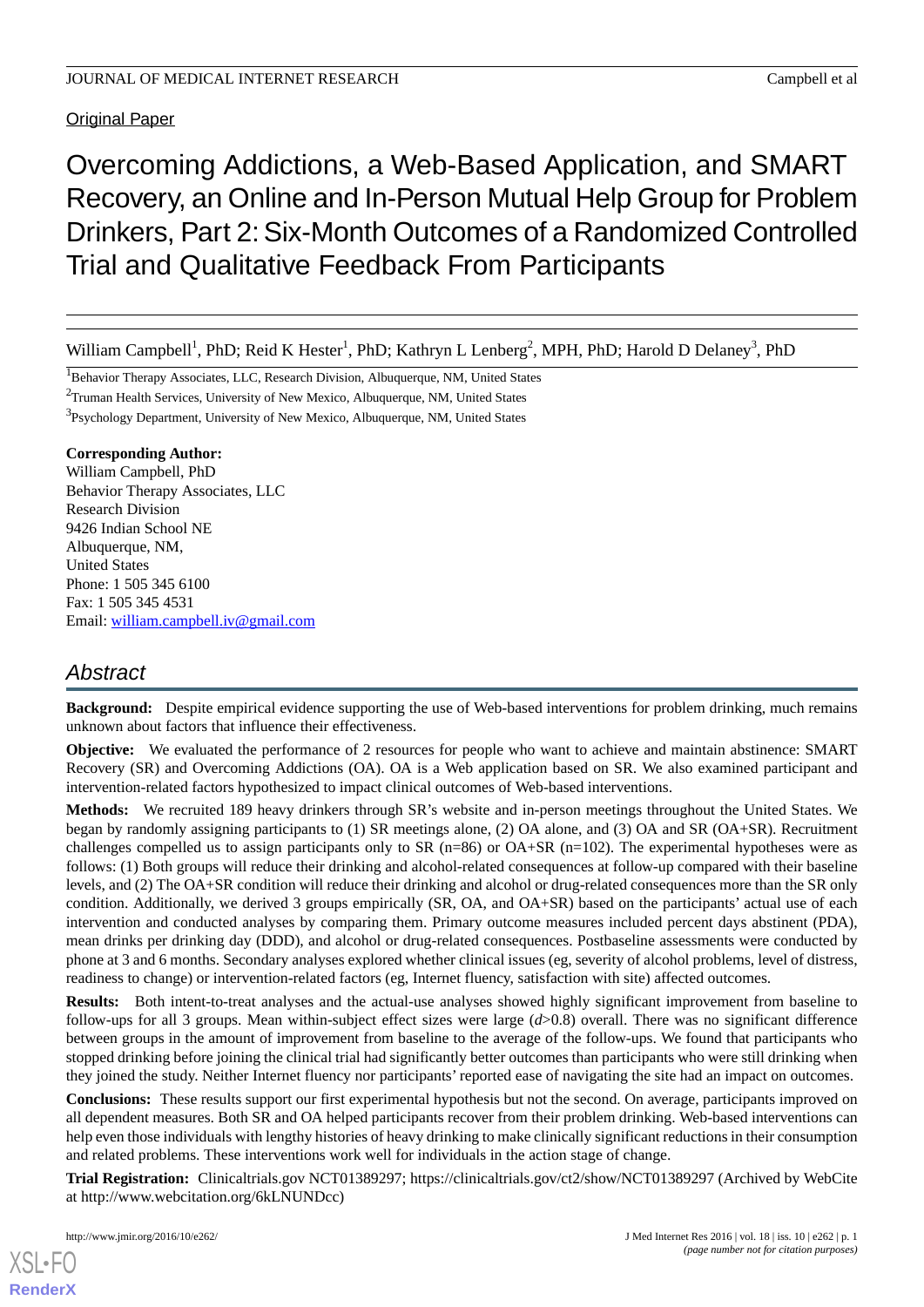#### *(J Med Internet Res 2016;18(10):e262)* doi:  $10.2196/$ jmir.5508

#### **KEYWORDS**

alcohol addiction; intervention study; psychological techniques; digital interventions; engagement; online program; self-help

#### *Introduction*

#### **Background**

Clinicians, researchers, and public health officials working to reduce the prevalence of substance use disorders have sought to develop and implement a range of evidence-based treatments and techniques (EBTs) over the last 20 years. Concomitant with these clinical developments, the emergence and growth of personal computing, media technology, and the Internet afforded new means and contexts for the adaptation and delivery of EBTs. In fact, apps and Web-based interventions for hazardous drinking have proliferated over the last decade [[1-](#page-16-0)[3](#page-16-1)].

With regard to their ability to deliver clinical services, Web-based interventions in general have several proven as well as potential virtues. Accuracy and validity of assessment protocols, probabilistic feedback algorithms, reliable computations, impartial results and objectives, and tailored recommendations are all appropriate functions of computers, making them (theoretically) optimal for the delivery of evidence-based behavioral health interventions [[4-](#page-16-2)[9](#page-17-0)]. The ubiquity of the Internet and mobile technology afford these interventions with a greater accessibility and reach, on both an individual and public level, and theoretically their impact on public health could be significant. However, the nature of the medium and the way people use Web-based interventions present serious challenges to the field. While developers have control over the content and design of the program, the remote context of implementation affords users a great deal of freedom in how they actually engage with the intervention and also precludes close assessment of ostensible therapeutic mechanisms [[10](#page-17-1)[,11](#page-17-2)]. Further, people often exhibit significantly less engagement with Web-based interventions than developers envision when they design them [\[11](#page-17-2)[-13](#page-17-3)]. Indeed, there is a substantial proportion of users who drop out of programs after a single visit to a site [\[14](#page-17-4)[,15](#page-17-5)].

When subjected to empirical tests of their effectiveness, self-guided Web-based interventions for problematic alcohol and substance use have consistently exhibited effect sizes that range from medium to disappointingly low [[1](#page-16-0),[4](#page-16-2)[,16](#page-17-6)-[19\]](#page-17-7). Questions persist as to whether there is in fact a dose-response effect of engagement (ie, greater use of a site is associated with better outcomes), and if so, what can be done to enhance engagement with any given Web-based intervention to increase its effectiveness. The evidence on the relationship between engagement and outcomes is equivocal, with some reviewers and researchers finding support for a connection [\[20](#page-17-8)[-22](#page-17-9)] and others finding no such evidence [\[15](#page-17-5),[23](#page-17-10)[-25](#page-17-11)]. Nonetheless, much effort has gone into determining what factors (whether related to the users of the program or the programs themselves) influence adherence and engagement with Web-based interventions [[2,](#page-16-3)[14](#page-17-4)[,25](#page-17-11)]. The general consensus among clinicians and researchers in the field is that until and unless the puzzle

 $XSI - F($ **[RenderX](http://www.renderx.com/)** of engagement is solved, the seeming potential of Web-based interventions will not be fully realized.

Thus, as studies have accumulated over the last 10 years, interest has grown in identifying factors that might influence engagement with, and the effectiveness of, these interventions [[2](#page-16-3)[,3,](#page-16-1)[14](#page-17-4)[,26](#page-17-12)]. Leading investigators agree that more needs to be known about how EBTs are best adapted to Web-based format (intervention-related factors) as well as who is most likely to use and benefit from access to such a format (participant-related factors)  $[2,10,12,14,21]$  $[2,10,12,14,21]$  $[2,10,12,14,21]$  $[2,10,12,14,21]$  $[2,10,12,14,21]$  $[2,10,12,14,21]$  $[2,10,12,14,21]$  $[2,10,12,14,21]$ . There have also been calls for researchers to cleave to a rigorous set of standards in the development and testing of Web-based interventions (ie, to clearly report the study's rationale, methods, and limitations) and do what they can during clinical trials to explore both intervention-related and participant-related factors that are thought to influence outcomes [[1](#page-16-0)[,2](#page-16-3),[10](#page-17-1)[,14](#page-17-4),[27](#page-17-15)[,28](#page-18-0)].

#### **The Study**

In this randomized controlled trial, we evaluated the performance of 2 resources for heavy drinkers: SMART Recovery (SR) and Overcoming Addictions (OA). OA is an online intervention that we developed based on the principles and practices of SR. There were 2 main goals of this study. First, we sought to determine whether SR and OA helped individuals make clinically significant reductions in their alcohol consumption and related problems. In addition, we were also interested to know if participants with access to OA would experience better outcomes than those assigned to SR. Second, we wanted to know more about who was most likely to engage with and benefit from these online resources and whether there were factors related to the site that influenced engagement and outcomes. Overall, we sought to learn more about translating EBTs into Web-based programs, and in the process to develop a more effective empirically supported intervention for drug and alcohol misuse.

We chose SR  $[29]$  $[29]$  as the model for our intervention because of its sound theoretical orientation, its commitment to EBTs, and, pragmatically, because the cognitive-behavioral exercises found in SR are well suited to online dissemination. SR's program uses a common set of cognitive and behavioral strategies to address all addictive behaviors [\[30](#page-18-2)]. Their rationale for this is based on the generally accepted theory that common etiological factors underlie the development and maintenance of addictive behaviors (eg, stimulus control, maladaptive reinforcers) as well as the broad applicability of cognitive-behavioral and motivational strategies that are supported by outcome research in the treatment of various addictions. The outcomes of individuals who visit the SR website have never been subjected to empirical analysis before this study, but because SR is explicitly based on the use of cognitive-behavioral EBTs, we hypothesized that people who visited the site would, on average, change their drinking.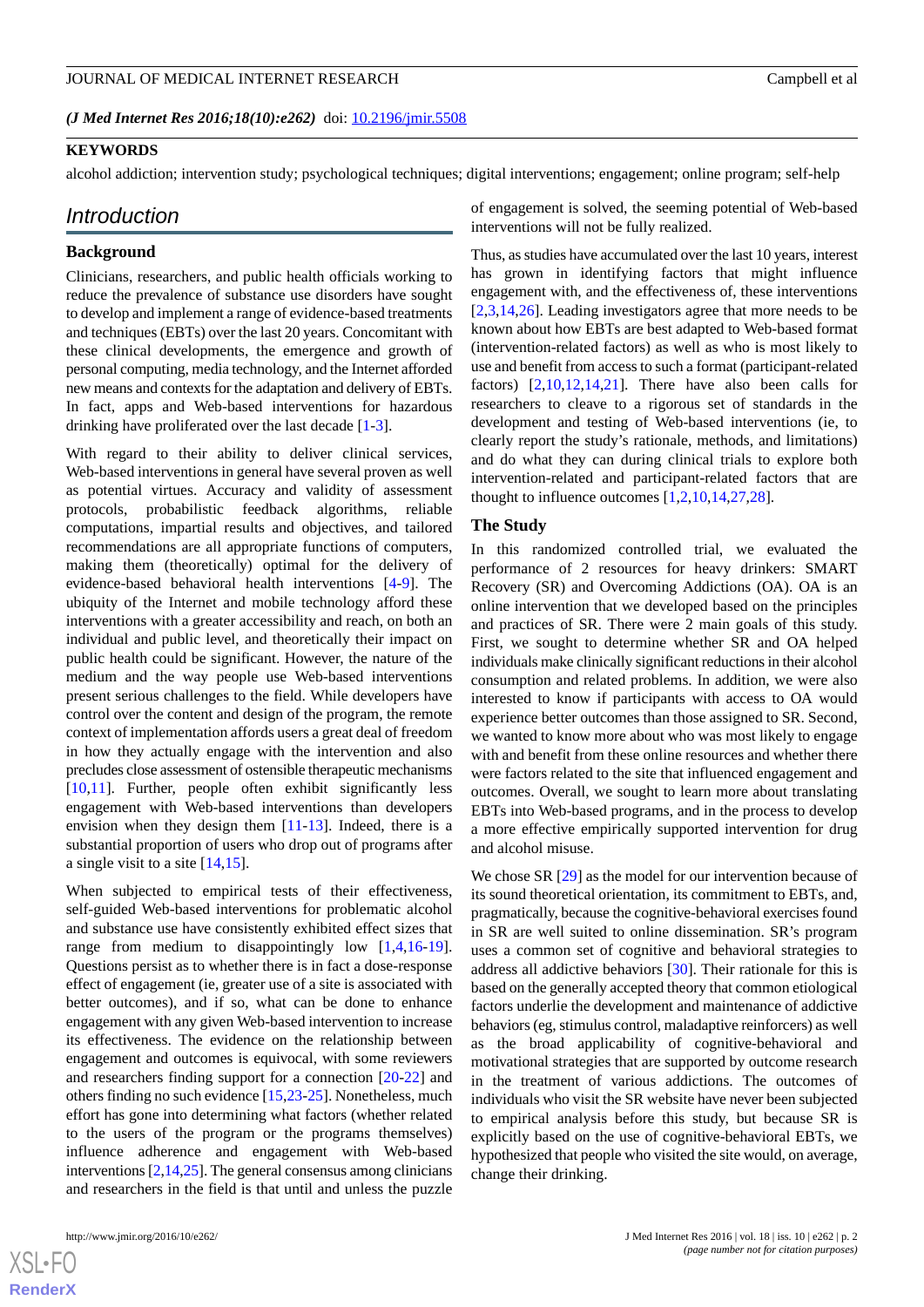OA is designed to be used either as a complement to traditional SR (ie, meetings and workbook) or as a stand-alone, self-guided program. We thought that a structured, self-guided site, providing an enhanced suite of SR exercises and entailing the benefits of Web-based interventions (ie, accessibility, reliability, interactivity), would improve outcomes for individuals seeking SR. Although at the time of this study SR did offer a workbook, OA's comprehensive structure brought SR's exercises and rationale into an organized, integrated program. We assumed that individuals would benefit from being able to access program content at any time and from any place that was most convenient to them, rather than, for example, having to navigate the scheduling constraints of SR meetings. We reasoned that OA's consistent and clinically valid presentation of treatment components (ie, the concepts being taught or the exercises offered) would increase their effectiveness. We also thought that unique features of the site such as the ability to track and get feedback on triggers and urges to drink, guided mindfulness exercises, and the videos provided by highly regarded SR trainers, would enhance engagement with therapeutic mechanisms and likewise lead to better outcomes.

At the same time, we were interested in learning more about who was most likely to benefit from OA and whether the design of the site was impacting outcomes. The issue of matching clients to interventions is as important to Web-based interventions as it is in the context of face-to-face treatment. Research has found that factors related to characteristics such as gender, age, level of education or income, level of alcohol consumption, and readiness to change all contribute to Web-based treatment adherence [[31,](#page-18-3)[32\]](#page-18-4), although the influence is complex [[15\]](#page-17-5) and evidence is as yet inconclusive regarding their influence on outcomes on various clinical measures [[1,](#page-16-0)[33\]](#page-18-5).

Another individual factor that has received some attention in trials of Web-based interventions is "readiness to change." The Transtheoretical Model of Change [[34](#page-18-6)] has long been recognized for its ability to inform behavioral treatments [\[35](#page-18-7),[36\]](#page-18-8) and has in fact been used in the development of Web-based interventions as a theoretical basis for the tailoring they provide [[5,](#page-16-4)[37](#page-18-9)]. Like any self-directed program, Web-based interventions are ostensibly well suited for individuals in the action stage of change [\[11](#page-17-2)]. Prior research has shown that Web-based interventions can increase readiness to change [[37\]](#page-18-9), and one study found that individuals who were high in treatment readiness (ie, approaching the "action" stage of change) were more likely to complete a Web-based program [[28\]](#page-18-0). It has yet to be shown empirically that such individuals do in fact benefit from Web-based interventions and, conversely, whether individuals who are still in the contemplation stage of change can also benefit from them. Evidence to support establishing such a distinction for individuals seeking to change their drinking could inform treatment recommendations as well as implementation strategies for Web-based interventions more broadly.

A person's relative ability to function effectively with computers and on the Internet is another individual factor of interest to Web-based intervention developers. Feasibility studies have consistently found that site visitors are quite conscious of the difficulty they experience navigating Web-based programs

[[32,](#page-18-4)[38-](#page-18-10)[41\]](#page-18-11) and may disengage from the programs if the process of using them becomes too frustrating [\[41](#page-18-11)-[43\]](#page-18-12). As one way of assessing this difficulty, researchers have examined whether users' relative proficiency with "Internet skills" can moderate their ability to benefit from a Web-based intervention [[38-](#page-18-10)[40\]](#page-18-13). While we know people can struggle to effectively navigate websites and so might fail to obtain relevant information in ways that interfere with Web-based interventions, there is as yet no evidence to support the theory that such difficulties moderate clinical outcomes. Nonetheless, it seemed reasonable to assume that participants who typically spent more time on the Internet and who navigated the site with more ease would have more facility with the program, and so derive greater benefit from the treatment it conveys.

Considering the participant factor of Internet proficiency, we were curious whether there were aspects of OA's design that would influence outcomes in ways not associated with the traditional delivery of EBTs (ie, face-to-face). Specifically, we were interested in participants'subjective sense of how difficult the OA site was for them to navigate (ie, to successfully access the information and exercises in the program). With regard to navigating through course content, evidence shows that low prior-knowledge and low metacognitive learners learn better when the program dictates the pacing and structure of the content (ie, utilizing guided information architecture) rather than leaving it to the learner to decide how to proceed [[44\]](#page-18-14). According to e-learning researchers, novice learners don't know enough about a given domain to benefit from "learner control" over the structure and pacing of the content [[45\]](#page-18-15).

Furthermore, one common assumption about Web-based interventions is that persuasive features such as site architecture and navigation, the use of video or social media, or the deployment of email or text messaging prompts can positively impact engagement with therapeutic mechanisms [\[13](#page-17-3),[26](#page-17-12),[32,](#page-18-4)[43](#page-18-12)]. On the other hand, researchers have found that providing too much content can depress engagement with Web-based programs [\[46](#page-18-16)]. The principle applies whether content is added to enhance interest [\[47](#page-18-17)], to increase depth [\[48](#page-18-18),[49\]](#page-18-19), or to expand on key ideas [[50,](#page-18-20)[51\]](#page-18-21). Given the cognitive impairments commonly associated with early recovery from hazardous drinking, we sought to know whether the user's subjectively rated satisfaction with their ability to navigate the website, as well as the amount of content on the site, would account for variance in outcomes.

Finally, with regard to the optimal methods for conducting a clinical trial on line, among those who develop and validate Web-based interventions, there is a well-known trade-off between more ecologically valid and more clinically rich methodologies [[10\]](#page-17-1). There have been several clinical trials conducted entirely online, the method generally regarded as the most ecologically valid, and so most indicative of "real-world" effectiveness  $[10,11]$  $[10,11]$  $[10,11]$  $[10,11]$ . However, in addition to the disadvantage of their typically high rates of attrition, such tests are constrained in their ability to gather data regarding factors that might influence outcomes  $[10,13,14]$  $[10,13,14]$  $[10,13,14]$  $[10,13,14]$  $[10,13,14]$ . Indeed, it is often impossible to know who the participants are, whether their reports are genuine, and how seriously they are treating the intervention.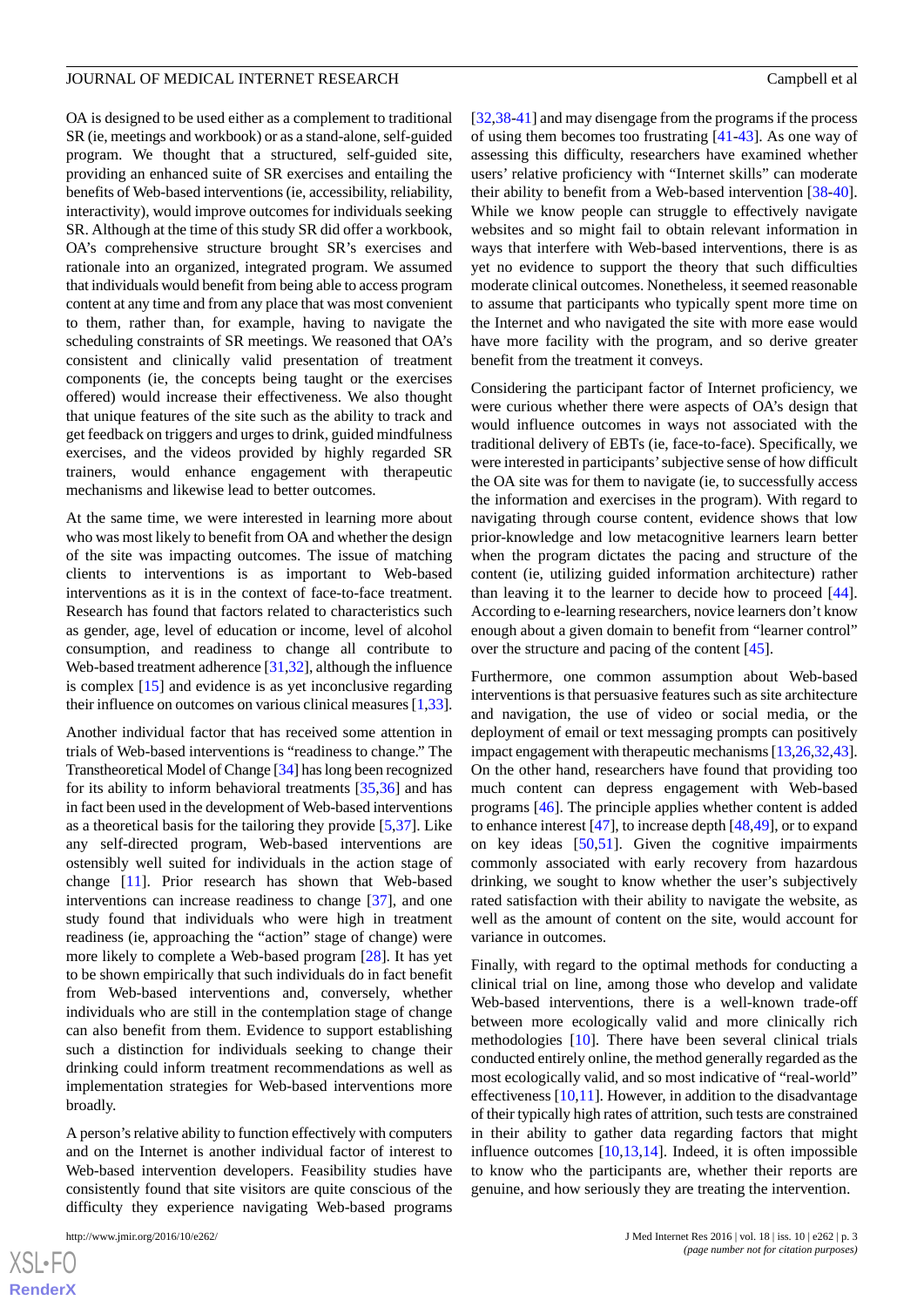For our study, we chose to recruit from individuals who were actively seeking information online about SR. We did this intentionally to test SR and OA with a sample drawn from the population that would likely be interested in SR's treatment approach or EBTs more generally. Furthermore, we chose to conduct our intake and follow-up interviews online and over the phone. Although even this limited contact with our research staff represents a significant deviation from the conditions under which self-guided Web-based interventions are encountered at large, online, we considered it a necessary trade-off in order to gather the data we needed for our qualitative analysis. We sought to minimize the impact of our contact with participants on our findings by conducting our baseline assessments at the three-month follow-up.

## *Methods*

#### **Trial Design**

Further details regarding study recruitment, inclusion and exclusion criteria, the screening process, randomization, assessments, baseline and follow-up interviews, and institutional review board approval are presented in Part 1 of this study [[23\]](#page-17-10).

#### **Treatment Conditions**

#### *SMART Recovery*

SR is a nonprofit educational organization run by a board of directors that consists primarily of clinicians with backgrounds in cognitive-behavioral practice [\[28](#page-18-0)]. The board determines, based on the empirical evidence and the feasibility of translating elements into self-help formats, what components will make up the SR program. While SR content may vary as empirical research evolves, the underlying philosophy of the protocol has remained consistent since its inception. In particular, SR promotes the dissemination of, and instruction in, empirically supported techniques and practices that "empower" [\[28](#page-18-0)] individuals to make changes in their own lives.

SMART Recovery's program for change is focused on the following 4 domains: (1) building and maintaining motivation for change; (2) dealing with urges; (3) managing thoughts, feelings and behaviors; and (4) developing a balanced lifestyle. To build motivation, SR offers such exercises as cost-benefit analysis and guidance on how to develop a change plan. With regard to dealing with urges, SR teaches individuals how to identify and think functionally about triggers as well as how to manage urges when they arise. SR prescribes the use of such cognitive interventions as disputing irrational beliefs, and the "ABC" exercise commonly used to understand and improve upon emotional upsets. SR also provides instructions for learning relapse prevention techniques. Finally, to help support lifestyle changes that coincide with changes in drinking, SR offers exercises designed to help individuals identify and plan for meaningful activities, attain a balanced life, and engage in healthier behaviors.

SMART Recovery has been implemented historically in face-to-face and online self-help or mutual aid groups, with meetings that are facilitated only by individuals who have received official SR training [[28\]](#page-18-0). While there is no formal

treatment manual for SR, interested individuals obtain a workbook containing various descriptions of SR principles and exercises. The SR website serves as a resource for individuals who are seeking information about, or are actively engaged in, addressing their alcohol or drug use through SR. The site explains the principles of SR in detail, contains resources to support SR exercises, and serves as a portal for an SR community, including contacts for in-person meetings around the country, live online SR meetings, and a blog. While the site contains a wealth of resources pertaining to SR, it does not provide a Web-based SR intervention, nor does it expressly advise site visitors about how to utilize SR's treatment components.

#### *Overcoming Addictions*

OA is a self-directed Web-based intervention designed for individuals who want to stop drinking and are in the "action" stage of change [[34\]](#page-18-6). It is intended to faithfully render the EBTs of SR while also enhancing engagement with its therapeutic mechanisms. Once visitors register to use the site, the program creates a new record in the database, personalizes the content, and directs them to the homepage. The content is organized into "modules" around the 4 points of the SR program. The site also contains exercises not found in the SR handbook or website (eg, mindfulness and meditation exercises), but which are empirically supported and that we judged to be consistent with SR's 4-point program.

For example, the first module, *Getting Started*, provides an overview of the program and its theoretical approach, while also explaining Stages of Change, and addressing how an individual's relative stage might influence their approach to the program. The next module, *Building and Maintaining Motivation for Change*, begins with an exercise to help individuals think about how their drinking and their desire to change relates to their values; it then proceeds to a decisional balance exercise that helps users to consider the pros and cons of changing. The third module, *Dealing with Urges and Cravings*, contains information about urges and triggers and provides users the tools to monitor, track, and develop strategies to handle them. The fourth module, *Self-Managing Thoughts, Behaviors, and Feelings* contains common cognitive behavioral therapy exercises such as problem solving, functional analysis of problematic behaviors and situations, and information about the interactions between thoughts and feelings that may influence drinking. The final module, *Lifestyle Balance for Preventing Relapse*, has exercises that support regaining one's health, learning relaxation techniques, goal setting, and relapse prevention strategies. In order to support self-guided use, we included videos recorded by experienced SR facilitators explaining how to think about and use the various exercises presented on the site. We also included a graphic feedback features wherever appropriate (eg, feedback on changes in urges to drink over time) and the ability for users to save their work and track their progress through the site.

Structurally, we sought to create a site that emulates the philosophy of the intervention. In order to reflect SR's emphasis on autonomy and self-direction, we originally designed the site in an open, unguided format so that a user could access any

 $XS$  $\cdot$ FC **[RenderX](http://www.renderx.com/)**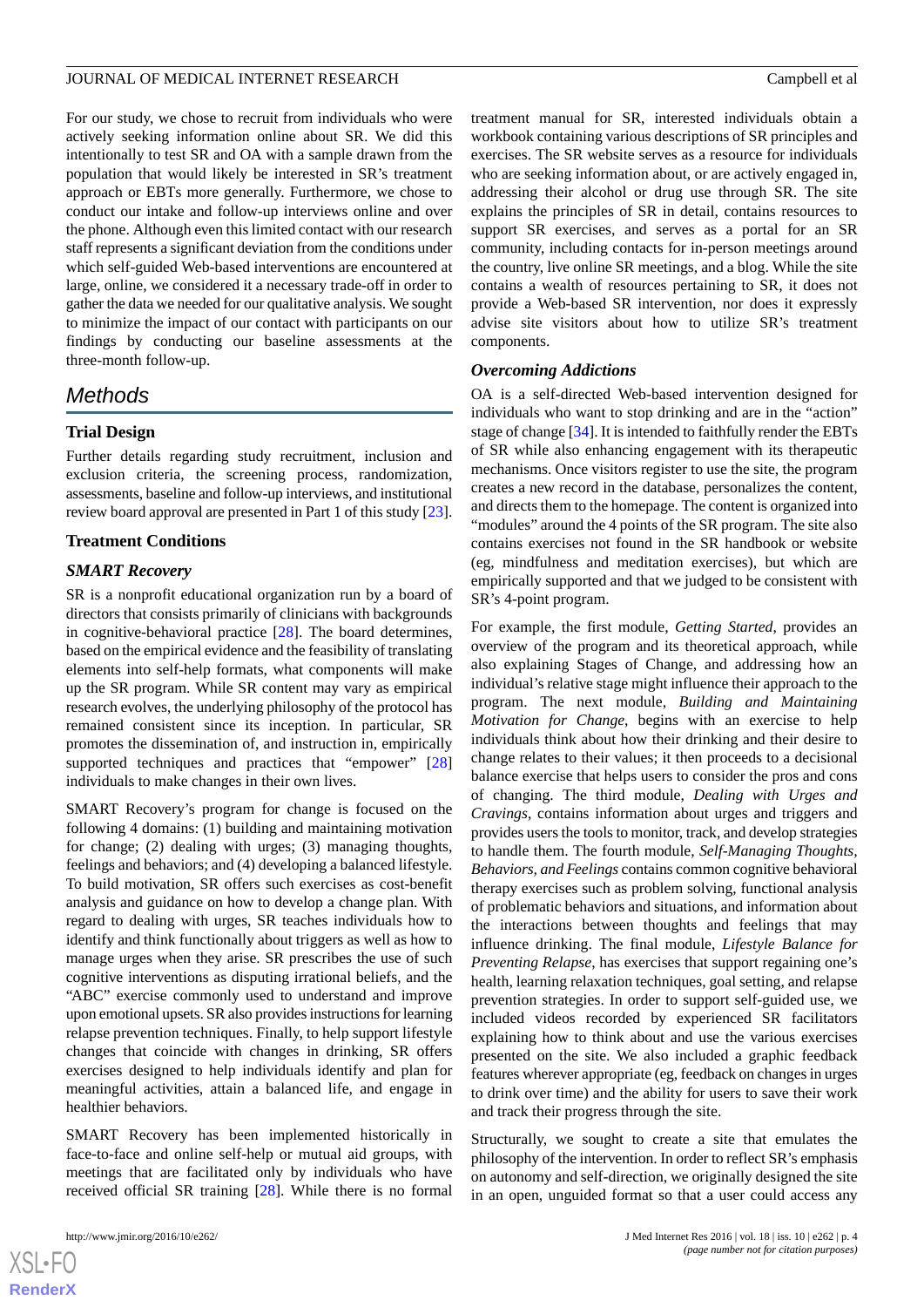section or module of the program in any order that he or she believed would best suit the needs of their treatment. However, the site also reflects findings that guided "breadcrumb" navigation works best on behavior-change websites [\[32](#page-18-4)[,42](#page-18-22),[52\]](#page-18-23); thus, once the user chooses an exercise, the program guides them through it in "tunnel" fashion, with a link on every page that leads to the next step of the exercise. We felt this "hybrid style" (ie, matrix to tunnel, and back to matrix) offered the best compromise between an unguided "user-centered" approach and the more directive protocols often used in conventional cognitive-behavioral interventions.

We made additional content available throughout the site via pop-up boxes and links that expand the page (eg, read more>>) to reduce the amount of visible content. We wrote the content for an 8<sup>th</sup> grade reading level and confirmed that level with the Flesch-Kincaid readability test [\[53](#page-19-0)] (built into the Corel *WordPerfect* program). Images only appeared in the page headers that also included navigation links to the home page, module headings, and the My Account page where the text and email features are located.

#### **Group Allocation**

In the initial design of the trial, we intended to randomly assign participants who were new to SR to one of the 3 conditions: (1) to use the online resources of SR and their meetings (face-to-face and/or online); (2) to the SR resources plus access to the OA Web app; or (3) to use the OA Web application only. However, as reported in Part 1 [\[23](#page-17-10)], we discovered that many potential study participants were disinclined to enroll in the study when they learned that they might be randomized to the OA only group. Because the majority of individuals came to the study after seeing the announcement on the SR website or by attending an SR meeting, they were unwilling to risk giving up the option to attend meetings for the sake of joining the study. After months of confronting this challenge, we ceased randomizing participants to the OA only group and decided to conduct separate posthoc analyses on the original 3 groups, derived empirically based on their actual use of SR and OA. We felt that even this nonrandomized analysis of participants' treatment of choice would render useful data. We dubbed our modified original analyses "intent-to-treat" and our posthoc analyses "actual use."

#### **Primary Analysis**

Primary analyses of between-group differences were conducted to detect the effect of OA. Consistent with intent-to-treat analyses, we examined changes within the randomly assigned groups, using repeated measures analysis of variance as well as mixed model analyses, which were used for both tests of null hypotheses and tests of non-inferiority. The primary dependent variables were percent days abstinent (PDA), mean standard drinks per drinking day (DDD), and alcohol-related problems measured by the Inventory of Drug Use Consequences (InDUC) [[54\]](#page-19-1). We used one three-level repeated factor (time of assessment: baseline, 3-month, 6-month), and the

between-subject factor of treatment condition. For each analysis, 2 contrasts in the within-subject factor of time were conducted.

Our secondary analysis explored whether participant characteristics, including readiness to change and Internet skills, were associated with outcomes. Further, we tracked the extent to which participants used SR and OA, asked them to rate OA's structure and complexity, and examined whether these indicators of engagement with the intervention were associated with outcomes.

#### **Secondary Analysis**

The data for the analysis of the participant and intervention factors thought to impact the use of the intervention were collected in a semistructured exit interview at the six-month follow-up. We asked participants to estimate how much time they spent on the Internet each week. We also asked them to report on any steps they had taken to change their drinking over the course of the clinical trial and to attribute the relative benefit of any factors that helped them. In the OA group, participants were asked to rate the website with Likert scales across several dimensions, including how easy or hard the site was for them to navigate, whether the site's structure helped or hindered accessing its treatment content, and whether they were satisfied with the amount of content on the site.

To test for the impact of these factors, separate repeated-measures analyses of variance were conducted on the 3 primary dependent variables (ie, InDuC, PDA, and DDD), with 2 within-subject continuous variables (eg, hours per week spent on the Internet; ease of use) and one within-subject dichotomous variable (amount of information: right or wrong) entered as covariates, and one three-level repeated factor (time of assessment: baseline, 3 month, 6 month). Again, for each analysis, we conducted 2 contrasts of the within-subject factor of time.

## *Results*

### **Sample**

[Figure 1](#page-5-0) shows the CONSORT flow of participants through the study. A total of 358 people new to SR inquired about the study and of those 345 agreed to be screened. During the initial screening, 19 failed to meet the inclusion criteria and 38 were excluded. After passing the screen, 99 potential participants did not complete the initial consent process, 6 more failed to follow through with the initial assessment, and one asked to be dropped from the study within a day of being randomized. This resulted in 189 individuals who were randomly assigned to one of the 3 groups: SR, OA, and OA+SR. As noted above, due to complications of recruiting through SR's network, the final allocation tallied 102 participants in the OA+SR and OA only groups and 87 in the SR group. Recruitment began from September 12, 2011 (3 pilot participants were recruited in the first 2 weeks of the study) and ended on August 1, 2012. Three-month follow-ups were completed on November 1, 2012. Six-month follow-ups were completed on March 14, 2013.

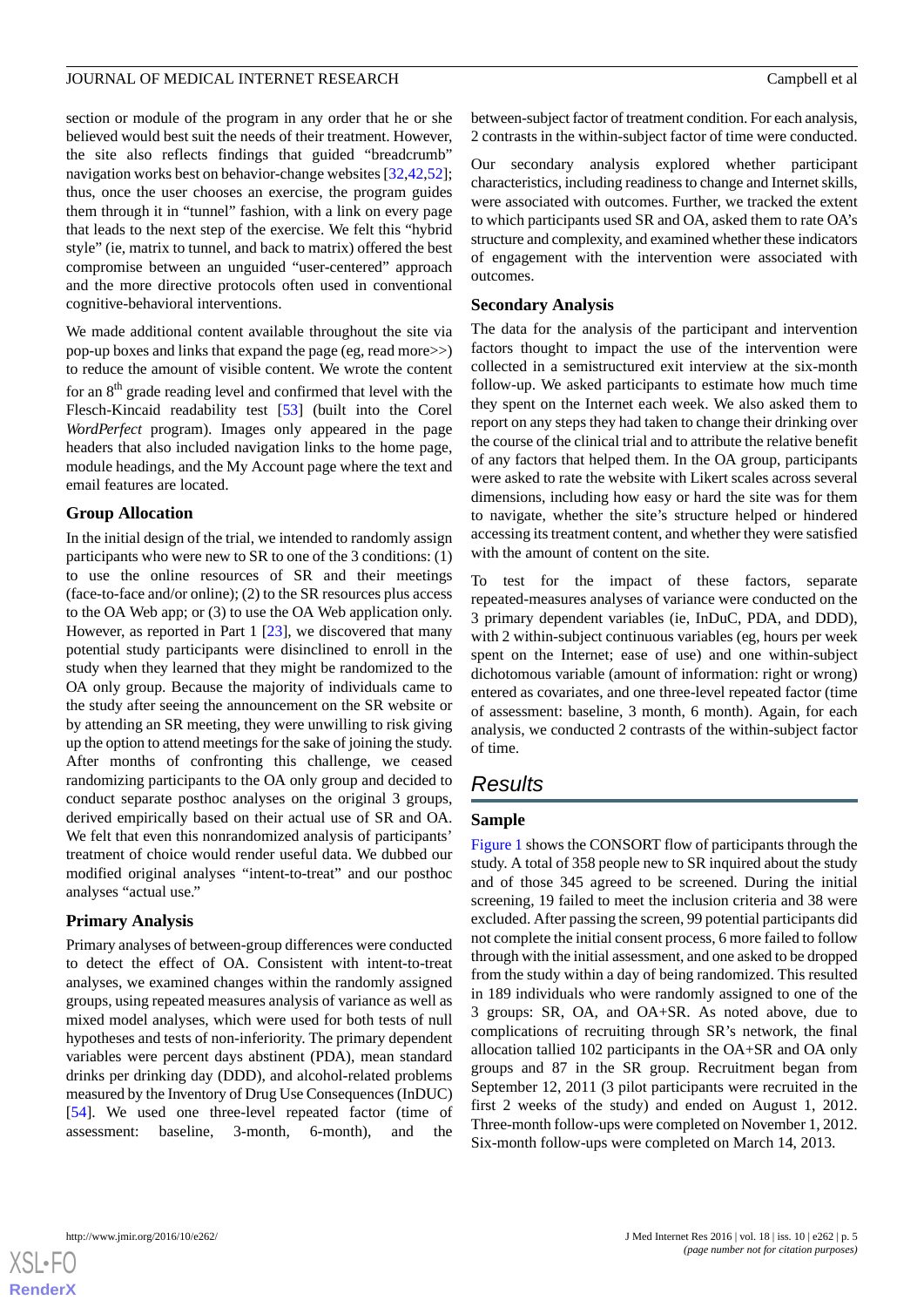<span id="page-5-0"></span>**Figure 1.** Consort study participant flow chart. OA: Overcoming Addictions; SR: SMART Recovery.



#### **Participant Characteristics**

The general characteristics of the study participants as a whole and by group assignment are presented in [Table 1](#page-6-0). On average, the sample endorsed clinical levels of psychological and alcohol-related problems. The mean score on the Brief Symptom Inventory (BSI) of 17.4 (SD 12.9) indicates that a majority of participants were experiencing significant depressive, anxious and/or somatic distress at screening. Mean scores on the Alcohol Use Disorders Identification Test (AUDIT)=24.7 (SD 8.1),

InDuC Lifetime=31.0 (SD 7.2), and InDuc Recent=41.4 (SD 17.9) indicate that many individuals were at the more severe end of the use disorder spectrum. The majority of the sample was female (61%), which is almost twice the prevalence rate for women in the United States [[55\]](#page-19-2), although this level of participation by women is common in eHeath clinical trials for alcohol problems [\[1](#page-16-0),[33\]](#page-18-5). There were no significant differences between groups on any variable. Finally, the sample is remarkably homogeneous with regard to race (90% white).

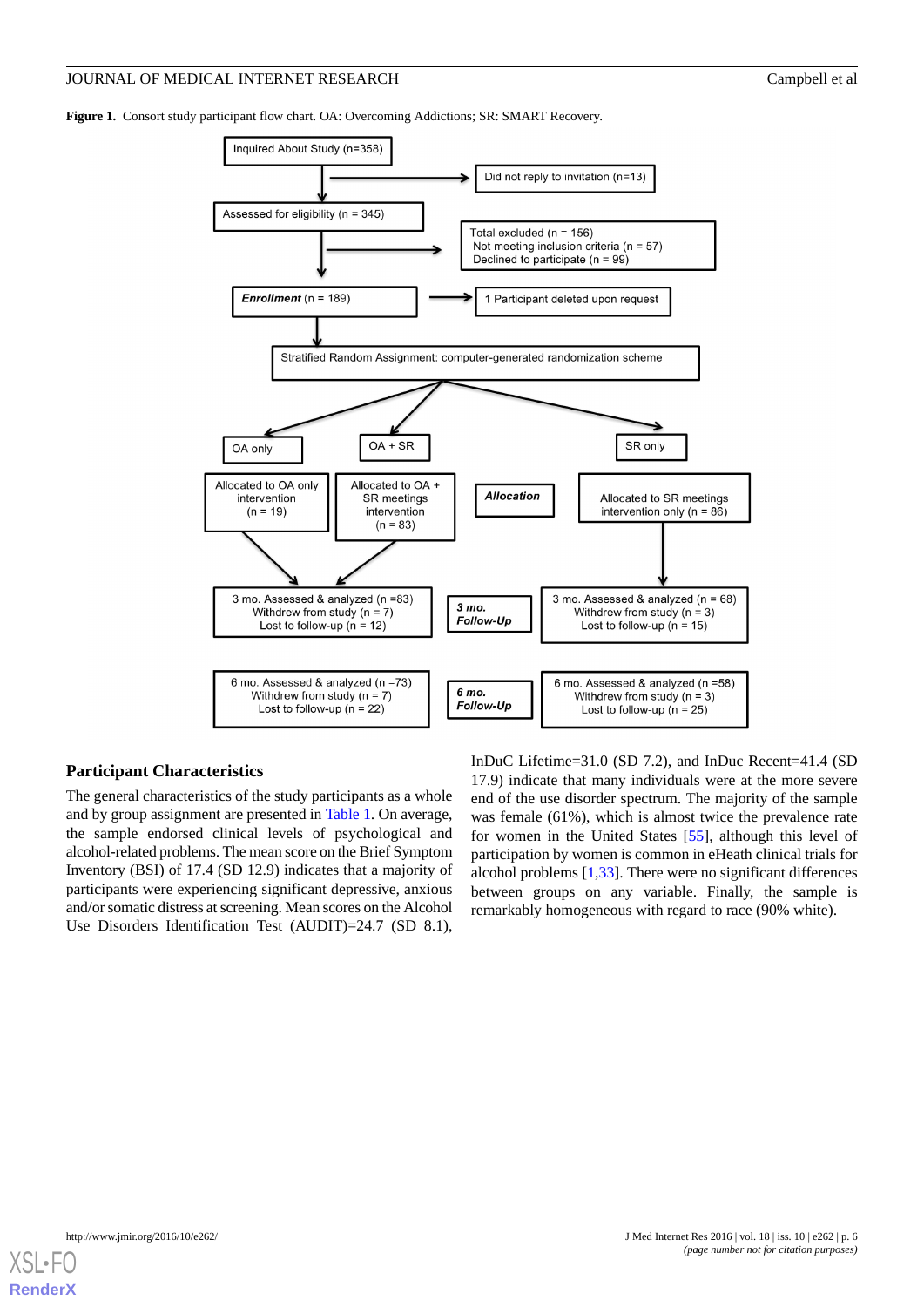#### <span id="page-6-0"></span>**Table 1.** Participant characteristics.

| Group                          | Whole sample  | $OA^a + SR^b$ | SR only     |
|--------------------------------|---------------|---------------|-------------|
| Participants, n (%)            | 188           | 102(54%)      | 86 (46%)    |
| Female, $n$ $(\%)$             | $114(60.6\%)$ | 62(61%)       | 52 (61%)    |
| Age in years, mean (SD)        | 44.3 (10.9)   | 45.3(10.7)    | 43(10.6)    |
| White, $n$ $(\%)$              | 170 (90.4%)   | 94 (92.2%)    | 76 (88.4%)  |
| Education in years, mean (SD)  | 16.1(2.4)     | 17.7(2.2)     | 15.9(2.5)   |
| $BSIc$ total, mean (SD)        | 17.4 (12.9)   | 15.7(13.1)    | 19.4 (12.5) |
| $AUDITd$ , mean (SD)           | 24.7(8.1)     | 24.6(8.1)     | 24.8(8.1)   |
| In $DuC^e$ Lifetime, mean (SD) | 31.0(7.2)     | 30.8(6.7)     | 31.3(7.7)   |
| InDuC Recent, mean (SD)        | 41.4 (17.9)   | 40.6(17.1)    | 42.2(19.1)  |

<sup>a</sup>OA: Overcoming Addictions.

<sup>b</sup>SR: SMART Recovery.

<sup>c</sup>BSI: Brief Symptom Inventory.

<sup>d</sup>AUDIT: Alcohol Use Disorders Identification Test.

<sup>e</sup>InDuC: Inventory of Drug Use Consequences.

#### **Lost to Follow-Up**

We compared baseline characteristics between those having complete data and those missing either or both of the 3-month and 6-month follow-ups. No significant differences were found on the following continuous variables at baseline: age, the AUDIT, BSI, InDUC scores, DDD, or PDA. No differences across groups existed on the categorical variables of group assignment, gender, or race. Only education level demonstrated a significant difference—those who provided data at both follow-ups reported having completed more years of education (16.4) than those who did not (15.5),  $t_{186} = 2.24$ , *P*=.03.

#### **Intent-to-Treat Analysis**

Of the 73 OA+SR participants assessed at all 3 time points, 53 (72.6%) were classified as actually using the OA program, as defined by 2 or more logins in the first 90 days of the study. In contrast, of the 58 SR only participants assessed at all 3 time points, 51 (87.9%) were classified as having been actually treated, as defined by 2 or more SR meetings attended. This difference in rates of actual use of the treatment options available approached significance, χ 2 <sup>1</sup>=3.75, *P*=.053.

We conducted separate repeated-measures analyses of variance on the 3 primary dependent variables to assess the effects of the between-subjects factor of treatment condition (ie, OA+SR or SR) and the within-subjects factor of time. We also had 2 a priori contrasts in the within-subject factor: the improvement from baseline to the average of the 2 follow-ups; and the change from the 3-month follow-up to the 6-month follow-up. As we found in our 3-month data, the improvement over time on PDA was highly significant,  $F_{2,128}=78.26$ ,  $P<.001$ . The tests of the preplanned contrasts indicated that, as hypothesized, the improvement from baseline to the average of the post assessments was highly significant,  $F_{1,129}=154.85$ ,  $P<.001$ , and the change from 3 months to 6 months was nonsignificant overall,  $F_{1,129}$ =1.09, *P*=.30. However, in contrast to our finding with the 3-month data, the test of the treatment x time interaction is now significant,  $F_{2,128}=3.16$ ,  $P=.046$ . Tests of interaction contrasts indicated that the improvement from baseline to the average of the follow-up was comparable in the 2 conditions,  $F_{1,129}$ =0.10, *P*=.92, but the change from 3 months to 6 months was significantly different in the 2 conditions,  $F_{1,129}=6.32$ , *P*=.01. The reason for the latter finding, as seen in [Table 2](#page-7-0) below, is that while the SR only participants continued improving from 3 months to 6 months, the OA+SR group regressed slightly.

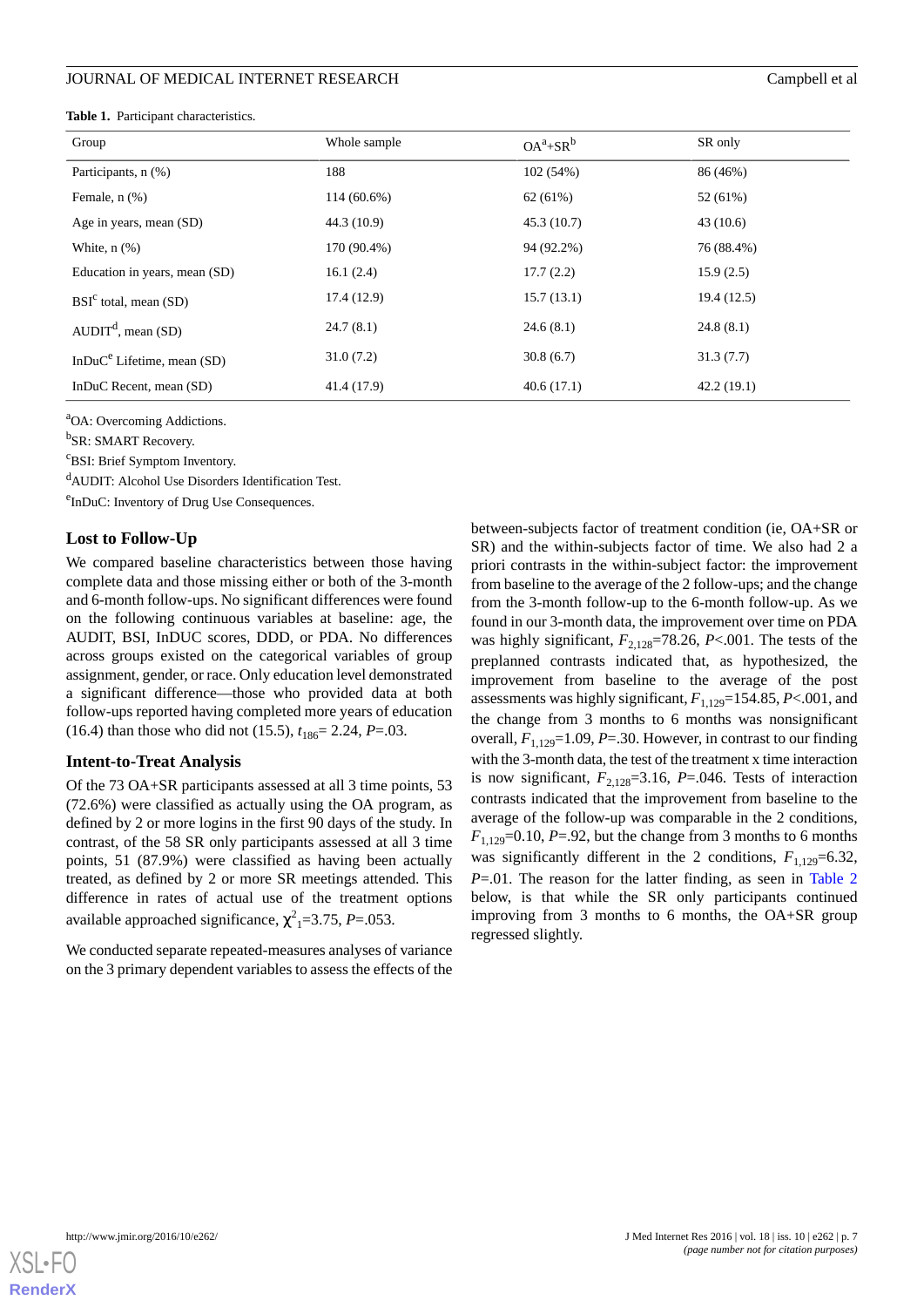<span id="page-7-0"></span>**Table 2.** Means (and standard deviations) and within-group effect sizes for each outcome variable for each treatment condition.

| Variable and group                                                  | Baseline,<br>mean(SD) | 3-month<br>follow-up,<br>mean(SD) | 6-month follow-up,<br>mean (SD) | baseline<br>to average<br>follow-up,<br>mean | Improvement from Improvement from Within group ef-<br>$3$ to<br>6 months,<br>mean | fect size $d^a$ |
|---------------------------------------------------------------------|-----------------------|-----------------------------------|---------------------------------|----------------------------------------------|-----------------------------------------------------------------------------------|-----------------|
| Percent days abstinent                                              |                       |                                   |                                 |                                              |                                                                                   |                 |
| $OA^a + SR^b$<br>$(n=73)$                                           | 42.13<br>(29.01)      | 74.03<br>(30.65)                  | 67.28<br>(33.64)                | 28.53                                        | $-6.75$                                                                           | 0.98            |
| SR only<br>$(n=58)$                                                 | 43.26<br>(29.11)      | 69.92<br>(32.43)                  | 72.72<br>(31.57)                | 28.06                                        | 2.80                                                                              | 0.97            |
| Mean standard drinks per drinking day <sup>d</sup>                  |                       |                                   |                                 |                                              |                                                                                   |                 |
| $OA+SR$<br>$(n=73)$                                                 | 7.64<br>(4.45)        | 4.33<br>(3.70)                    | 5.08<br>(5.20)                  | 2.56                                         | $-0.75$                                                                           | 0.65            |
| SR only<br>$(n=59)$                                                 | 8.19<br>(4.61)        | 4.82<br>(4.77)                    | 3.99<br>(4.84)                  | 4.20                                         | 0.83                                                                              | 0.84            |
| <b>Inventory of Drug Use Consequences recent score</b> <sup>e</sup> |                       |                                   |                                 |                                              |                                                                                   |                 |
| $OA+SR$<br>$(n=73)$                                                 | 39.37<br>(17.43)      | 19.01<br>(17.78)                  | 19.88<br>(21.52)                | 19.92                                        | $-0.87$                                                                           | 1.08            |
| SR only<br>$(n=58)$                                                 | 41.25<br>(19.72)      | 20.24<br>(19.50)                  | 19.58<br>(21.27)                | 21.01                                        | 0.66                                                                              | 1.14            |

<sup>a</sup>Cohen *d* for change from baseline to average of 3-month and 6-month follow-ups .

<sup>b</sup>OA: Overcoming Addictions.

<sup>b</sup>SR: SMART Recovery.

<sup>d</sup>Standard drink is equal to 12 oz (355 mL) of 5% beer, 5 oz (149 mL) of 12% wine, or 1.5 oz (44 mL) of 80 proof liquor.

<sup>e</sup>Alcohol-related problems.

The DDD variable showed a similar pattern, although the treatment x time interaction did not reach significance. Thus, the improvement over time was highly significant,  $F_{2,129}=36.88$ , *P*<.001, with again the significant improvement occurring from baseline to the average follow-ups,  $F_{1,130}$ =72.95, *P*<.001, and the change from 3 months to 6 months being nonsignificant overall,  $F_{1,130}$ =0.01,  $P = .93$ . The treatment x time interaction did not quite reach significance,  $F_{2,129} = 2.53$ ,  $P = .08$ . However, the pattern again was for the improvement from pre to the average of the posts to be comparable across conditions,  $F_{1,130}=1.15$ , *P*=.29, but between 3 months and 6 months the SR only group continued to improve whereas the OA+SR group regressed slightly, though the test of the interaction contrast assessing differential change across groups did not reach significance,  $F_{1,130}$ =3.37, *P*=.07.

The alcohol-related problems measure (InDuC) showed the same sharp improvement from pre to post, but in contrast to the other 2 dependent variables, there was no evidence of a treatment x time interaction. The improvement over time was highly significant,  $F_{2,129}$ =59.96, *P*<.001, with again the significant improvement occurring from baseline to the average follow-ups,  $F_{1,130}$ =120.86, *P*<.001, and the change from 3 months to 6 months being nonsignificant overall,  $F_{1,130}=0.01$ , *P*=.95. The treatment x time interaction did not approach significance,  $F_{2,129}=0.20$ ,  $P=.82$ .

The mean within-group effect size was in the large range (ie, greater than 0.8), with a range 0.65-1.14. The largest effect sizes were in the domain of alcohol-related problems.

In addition to the primary analyses we ran on participants having complete follow-up data, we also analyzed data using maximum-likelihood mixed model methods to allow use of data from all participants, including those having missing data. Results were similar to those reported above. The omnibus test of the main effect of time was again significant for all 3 dependent variables, and the main effect of treatment was again nonsignificant for all 3 dependent variables. The omnibus test of the treatment x time interaction approached significance for PDA and DDD ( $.05 \le P \le 10$ ). Tests of contrasts agreed with the repeated-measures analyses in indicating that the time main effect was due to the improvement from baseline to the average of the postassessments on all dependent variables (*P*<.001) and that the evidence for a treatment x time interaction was due to the improvement from 3 months to 6 months being greater in the SR only condition than the OA+SR condition, both on PDA (*P*=.02) and on DDD (*P*=.06).

#### **Tests of Noninferiority**

Although none of the tests of the null hypothesis of no difference between the OA+SR group and the SR only group in improvement from baseline to the average of the follow-ups approached significance for any of the dependent variables (*P*

 $XS$ l • FC **[RenderX](http://www.renderx.com/)**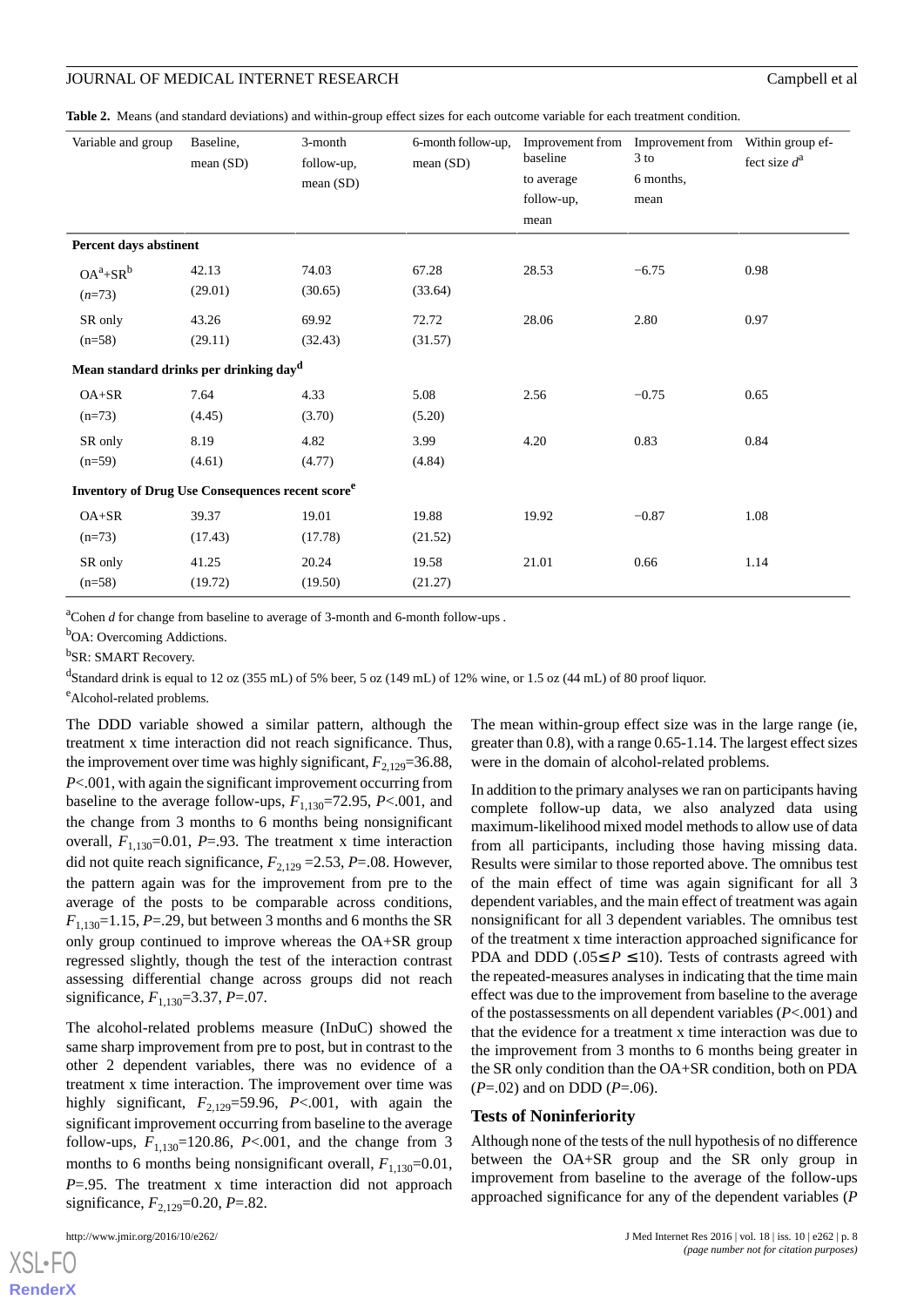> .15), this failure to reject the null hypothesis is different from being able to confidently assert equivalence of the 2 treatments or noninferiority of the OA+SR treatment to the SR only treatment [[56\]](#page-19-3). Thus, explicit tests for noninferiority were conducted where rejection of a null hypothesis that the OA+SR treatment was inferior to the SR only treatment would be a possible outcome [\[57](#page-19-4)]. Given a difference between treatments in amount of improvement between baseline and the post average corresponding to a small effect (*d*=0.2) might have been regarded as clinically significant, we set the margin of equivalence or noninferiority to one half of this amount or 0.1 of a pooled standard deviation. Using the pooled standard deviation on the original dependent variable, this *d* value of 0.1 was translated into a noninferiority margin for improvement from baseline to the average post score on each of our 3 dependent measures. Computing all differences so that the difference in improvement would be positive if the OA+SR group showed more improvement than the SR only group the mean difference in improvement for PDA was −3.32, 90% CI −11.78 to 5.13 whereas the noninferiority margin was −3.12; for mean drinks per drinking day, the mean difference in improvement was −1.29, 90% CI −2.80 to 0.23 with a noninferiority margin of −0.46; and for the alcohol-related problems measure, the mean difference in improvement was −3.48, 90% CI 10.54-3.59 with a noninferiority margin of −1.81. Noninferiority of OA+SR would have been demonstrated if the lower limit of the confidence interval had been greater than the noninferiority margin. However, in all 3 cases, not only the lower limit of the confidence interval but the mean difference itself was below the noninferiority margin. Thus, noninferiority is *not* established, meaning the result is inconclusive. Although tests of standard null hypotheses indicated we could not claim the predicted significant difference between the 2 conditions, we cannot confidently assert that the OA+SR treatment is not inferior to the SR only treatment.

#### **Actual-Use Analyses**

<span id="page-8-0"></span>We also conducted post hoc analyses based on participants' actual use of the interventions: the between x within analysis of variance assessing the effects of the treatment condition, ie, OA+SR, OA only, or SR only, and time. As with the initial intent-to-treat analysis, separate analyses were conducted on each of the 3 primary dependent variables, with 2 a priori contrasts in the within-subject factor being of interest, namely, the improvement from baseline to the average of the 2 follow-ups, and the change from the 3-month follow-up to the 6-month follow-up.

There were 22 participants who reported only using the OA program, some despite having SR available to them subsequent to enrollment; in this sense they were self-selected for this group analysis. These 22 participants in the OA only group did not attend any SR meetings but completed 2 or more of the OA modules. This group was compared with a second group consisting of the 40 participants in the OA+SR condition who completed 2 or more OA modules and who also attended 2 or more SR meetings, as well as with a third group consisting of the 61 participants from the OA+SR condition and the SR only condition who did not complete any OA modules but who attended 2 or more SR meetings. These 3 groups, OA only, OA+SR, and SR only did not differ significantly by gender, ethnicity, age, or education. Although there were no significant differences between these groups in mean baseline values on our 3 primary dependent variables, the trend in each case was for those in the OA+SR group to be less impaired initially than those in the OA only group.

Repeated-measures analyses of variances again indicated highly significant changes over time on all 3 dependent variables (*P*<.001) with the locus of the effect being the improvement from the baseline to the average of the post measures (*P*<.001) but there being no significant overall change from 3 months to 6 months. Results for these 3 groups defined by actual use, that is, OA only, OA+SR, and SR only, are shown in [Figures 2](#page-8-0)[,3](#page-9-0), and [4.](#page-11-0)

The tests of the group x time interaction were not significant, although there was a trend for an interaction on PDA,  $F_{4,208}$ =2.06, *P*=.09 [\(Figure 1\)](#page-5-0). Tests of interaction contrasts indicated that the locus of evidence for an interaction was that the change from 3 months to 6 months in the SR only group was significantly different from that in the OA+SR and OA only groups,  $F_{1,105}$ =4.31, *P*=.04.

Similarly, for DDD, although the omnibus test of the group x time interaction was nonsignificant,  $F_{4,210}$ =1.76,  $P = 14$  ([Figure](#page-8-0) [2\)](#page-8-0). The test of the same interaction contrast suggested a trend for the continued improvement in the SR only group to be different from the decline in the OA groups between 3 and 6 months,  $F_{1,40}$ =3.18, *P*=.08.

**Figure 2.** Actual use analysis: percent days abstinent. OA: Overcoming Addictions; SR: SMART Recovery.

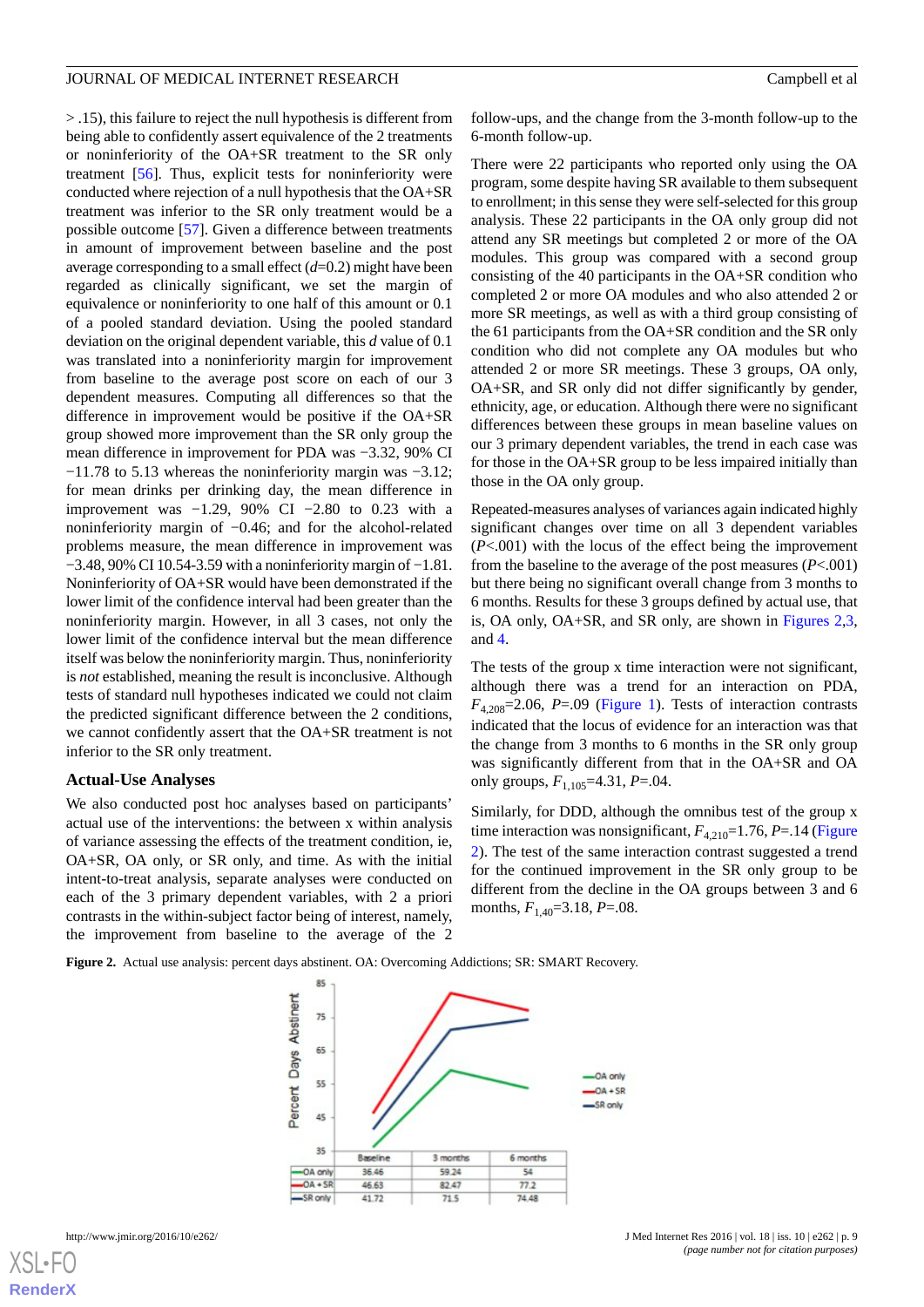<span id="page-9-0"></span>**Figure 3.** Actual use analysis: drinks per drinking day. OA: Overcoming Addictions; SR: SMART Recovery.



#### **SMART Recovery Meetings or Other Support**

Participation by those in the SR only condition in SR meetings, both face-to-face and online, declined sharply between the first 3 months and second 3 months of the follow-up period. Participants in the SR only condition reported attending 3.17 face-to-face meetings in the 3 months after baseline but only 1.86 in the next 3 months,  $t_{58}=3.35$ , *P*<.001; similarly, online meetings attended declined from 5.85 to 3.02,  $t_{58}=4.00, P<.001$ . Because 78% and 66% did not attend, respectively, any face-to-face or online meetings between the 3- and 6-month follow-ups, the frequency of meetings attended in the first 3 months was used to assess evidence for dose-response relationships. Although as we previously reported [\[23](#page-17-10)], number of face-to-face meetings attended in the 90 days after baseline had been significantly positively related to improvement from baseline to 3 months on all 3 of our outcome variables, it was found now to be negatively related to improvement from 3 to 6 months on PDA (*r*=−.082), DDD (*r*=−.246), and InDUC (*r*=−.050). The number of days of counselor visits, other meetings, or any support also was negatively nonsignificantly related to improvement from 3 to 6 months. Number of online meetings, in contrast, was at least positively, though nonsignificantly, related to improvement from 3 to 6 months on our dependent measures (0.050, PDA; 0.112, DDD; 0.083, InDUC).

#### **Number of Overcoming Addictions Sessions**

In the OA conditions, participation in OA, as measured by number of logins to the website, declined from 7.31 on average in the first 3 months to 1.29 in the next 3 months,  $t_{72}=10.19$ , *P*<.001. Attendance in the SR meetings by OA participants also declined, though the change in participation was not significantly different from that seen in the SR only condition. Interestingly, whereas number of OA logins had been only weakly and nonsignificantly related to improvement from baseline to 3 months on our dependent variables, the use of the OA site during the first 3 months was more strongly predictive of improvement from 3 to 6 months. Specifically, OA logins in the first 90 days after baseline correlated .359 (*P*=.005) with improvement in PDA from 3 to 6 months and .352 (*P*=.006) with improvement in InDUC. We also examined the number of OA modules actually completed by participants(mean 6.39, SD 4.28). The OA modules completed also was predictive of improvement

[XSL](http://www.w3.org/Style/XSL)•FO **[RenderX](http://www.renderx.com/)**

from 3 to 6 months on PDA (*r*=.297, *P*=.02) and InDUC (*r*=.332, *P*=.007). In addition, the number of modules completed was associated with final levels on all three dependent variables: PDA, *r*=.263, *P*=.04; DDD, *r*=−.292, *P*=.018; and InDUC, *r*=−.362, *P*=.003.

#### **Corroboration of Self-Reported Drinking by Significant Others**

Data were available at all 3 time points from 97 significant others (SOs) on 2 of our primary dependent variables, PDA and DDD. Examining the effects of time and treatment on these SO reports generally corroborated the clients' self-reports in that the tests of change over time were highly significant, for PDA, *F*2,94=63.49, *P*<.001, and for DDD, *F*2,94=65.59, *P*<.001, and the test of the treatment x time interaction were nonsignificant, *P*>.2. Although the SOs' reports were similar to those of the clients in perceiving by far the greatest change was from baseline to the average of the follow-ups, *F*>100, *P<*.001, the reports differed in that the SOs thought there was continued improvement from 3 months to 6 months in both groups whereas the clients reported improvement only in the SR only condition. For example, SOs reported clients continued to improve significantly from 3 months to 6 months in PDA,  $F_{1.95}=6.84$ , *P*=.01, and reported PDA increased from 76.4 to 84.6, whereas these corresponding participants reported their PDA declining nonsignificantly from 70.3 to 70.1. The correlations between SO and client reports which ranged from .57 to .69 at baseline and 3 months declined at 6 months to .46 for PDA and to .31 for DDD.

## **Individual Differences Among Participants: Readiness to Change**

In addition to examining treatment effects, we conducted additional analyses of participants' behavioral changes already under way at the time of entry into these programs. A majority (127/188, 67.6%) of the participants enrolling in the study had gone more than one day without drinking immediately before enrolling in the study. The number of days since the last drink in this subgroup ranged from 2 to 84 days before enrolling, with a mean of 15.6 and a median of 10.0. The number of drinks on that last day of drinking before enrollment was much *greater* for those who had been abstinent for more than a day (mean 9.6, SD 6.2) than for those who had been drinking on the day before enrollment (mean 6.0, SD 4.0),  $t_{171}$ <sub>5</sub>=4.76, *P*<.001.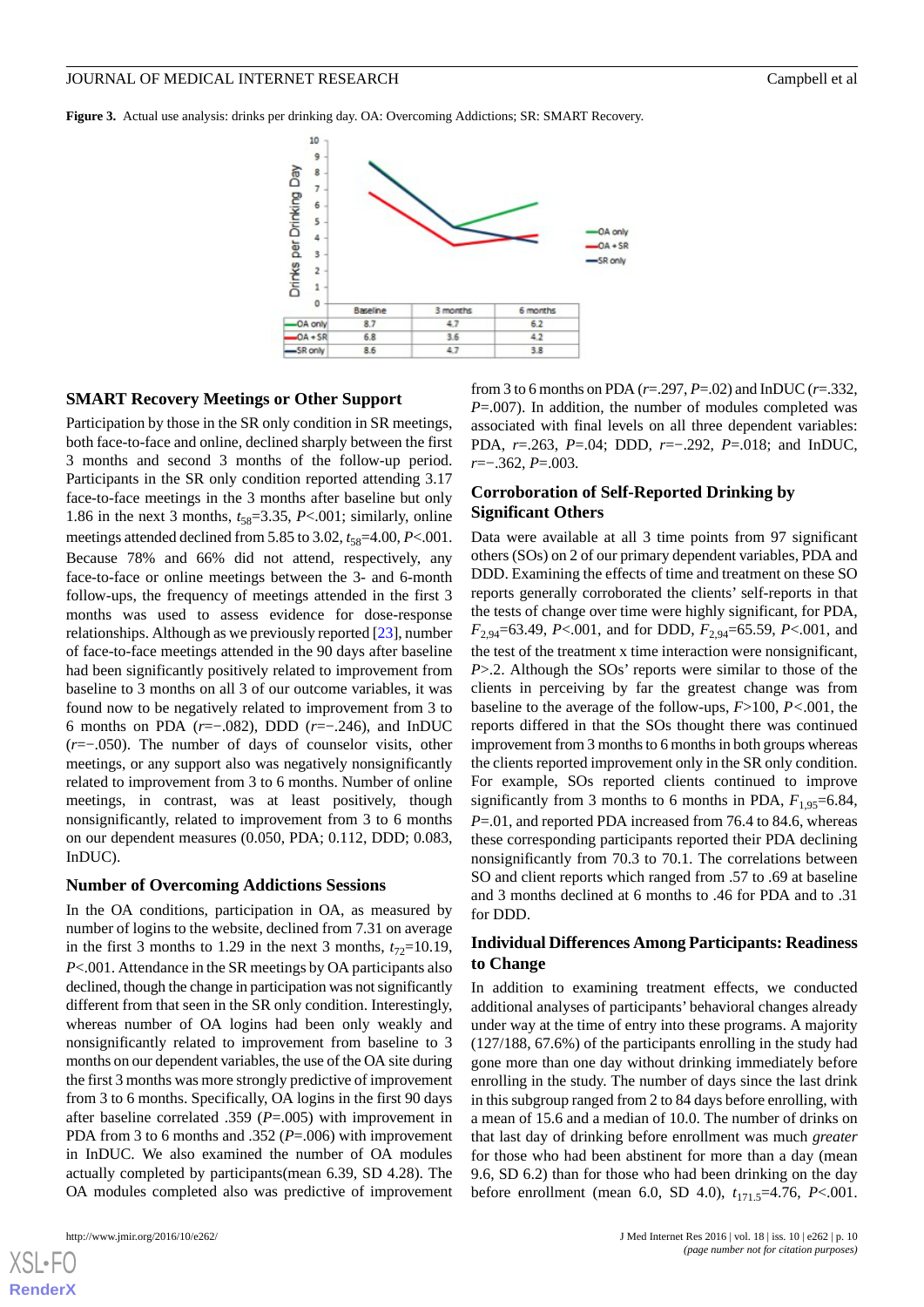Similarly, those who had been abstinent for more than a day reported a higher level of mean drinks per drinking day over the previous 3 months, 8.65 versus 6.74,  $t_{186}=2.87$ , *P*=.005. However, those who had taken a break from drinking alcohol reported a much higher PDA for the 90 days before intake than the nonabstinent group, 53.1% versus 25.7%,  $t_{186}$ =6.75, *P*<.001. The 2 groups did not differ in terms of recent alcohol-related problems on InDUC, 41.9 versus 40.1, *t*<1.

The importance of differences among participants was assessed in intent-to-treat repeated-measures analyses of variance with 2 between-subjects factors of treatment condition (OA+SR vs SR only) and whether the participant had had his or her last drink more than 1 day before enrollment (break or no break), and the one within-subject factor of time, using number of drinks on the last day of drinking, centered at its grand mean as a covariate. Means are plotted for the 3 outcome variables in [Figures 4](#page-11-0)[,5](#page-11-1), and [6.](#page-12-0) For PDA, the break factor did not interact with treatment or time; however, the main effect of this between-subject factor of break was very highly significant,  $F_{1,126}$ =50.7, *P*<.001. There was a trend for the advantage of the break group over those still drinking to increase from 25.7 PDA at baseline to 34.1 PDA at the average of the postassessments, but this difference did not reach significance,  $F_{1,126}=2.77$ , *P*=.099

With DDD, in addition to the strong between-subject main effect of break,  $F_{1,127}$ =8.79, *P*=.004, 2 other effects were significant. The interaction of break with time was clearly significant for DDD,  $F_{2,126}=4.57$ ,  $P=0.01$ , as was the interaction of time with the covariate of number of drinks on last day of drinking,  $F_{2,126}$ =20.21, *P*<.001. As suggested by [Figure 6](#page-12-0), the reason for the break x time interaction was that although there was little difference at baseline in DDD across groups, the group that had been abstinent for more than one day before enrollment decreased their mean drinking levels much more than those who were drinking on the day before enrollment. For those who taken a break for more than a day, DDD declined from 8.41 at baseline to 4.02 averaging across the 2 postassessments, whereas

for the other group the decline was only from 6.87 to 5.63, *F*1,127=9.08, *P*=.003 ([Figure 6](#page-12-0)).

The reason for the significant time x number of drinks on last day of drinking was that participants who were drinking more just before enrollment decreased their DDD significantly more from baseline to the average of the postassessments, *r*=.485, *P*<.001. However, those who were drinking *less* on their last day of drinking improved more from 3 months to 6 months, as the number of drinks on last day of drinking correlated significantly negatively with the improvement (ie, decrease) in DDD from 3 months to 6 months, *r*=−.274, *P*=.002.

The pattern on InDUC Recent Total was essentially the same as that for DDD. That is, not only was the between-subject main effect of break highly significant,  $F_{1,127}=14.81$ ,  $P<.001$ , but the interaction of break with time was again significant for InDUC,  $F_{2,126}$ =6.19, *P*=.003, as was the interaction of time with the covariate of number of drinks on last day of drinking,  $F_{2,126}$  $(2,126)=4.06$ ,  $P=.02$ . Again, as shown in the figure below, those who had taken a break improved more from baseline to the postassessments on InDUC, with the break group declining from 40.7 to 15.2, and those drinking the day before enrollment only declining from 39.2 to 28.2. As before, the reason for the time x covariate interaction was that number of drinks on the last day of drinking correlated significantly positively with improvement from baseline to the average of the postassessments,  $r=0.215$ ,  $P=0.01$ , but significantly negatively with improvement from 3 months to 6 months, *r*=−.212, *P*=.02 ([Figure 7\)](#page-12-1).

As might be concluded from the plots above, mean within-group effect sizes differed greatly across these 2 subgroups of participants (see [Table 3\)](#page-11-2). Whereas the mean *d* across the dependent variables was 0.51 (a medium effect size) for participants who had been drinking on the day before enrollment, for those who had not been drinking just before enrollment the mean *d* was more than twice as large (1.24, or more than 50% greater than Cohen's cutoff for a large effect).

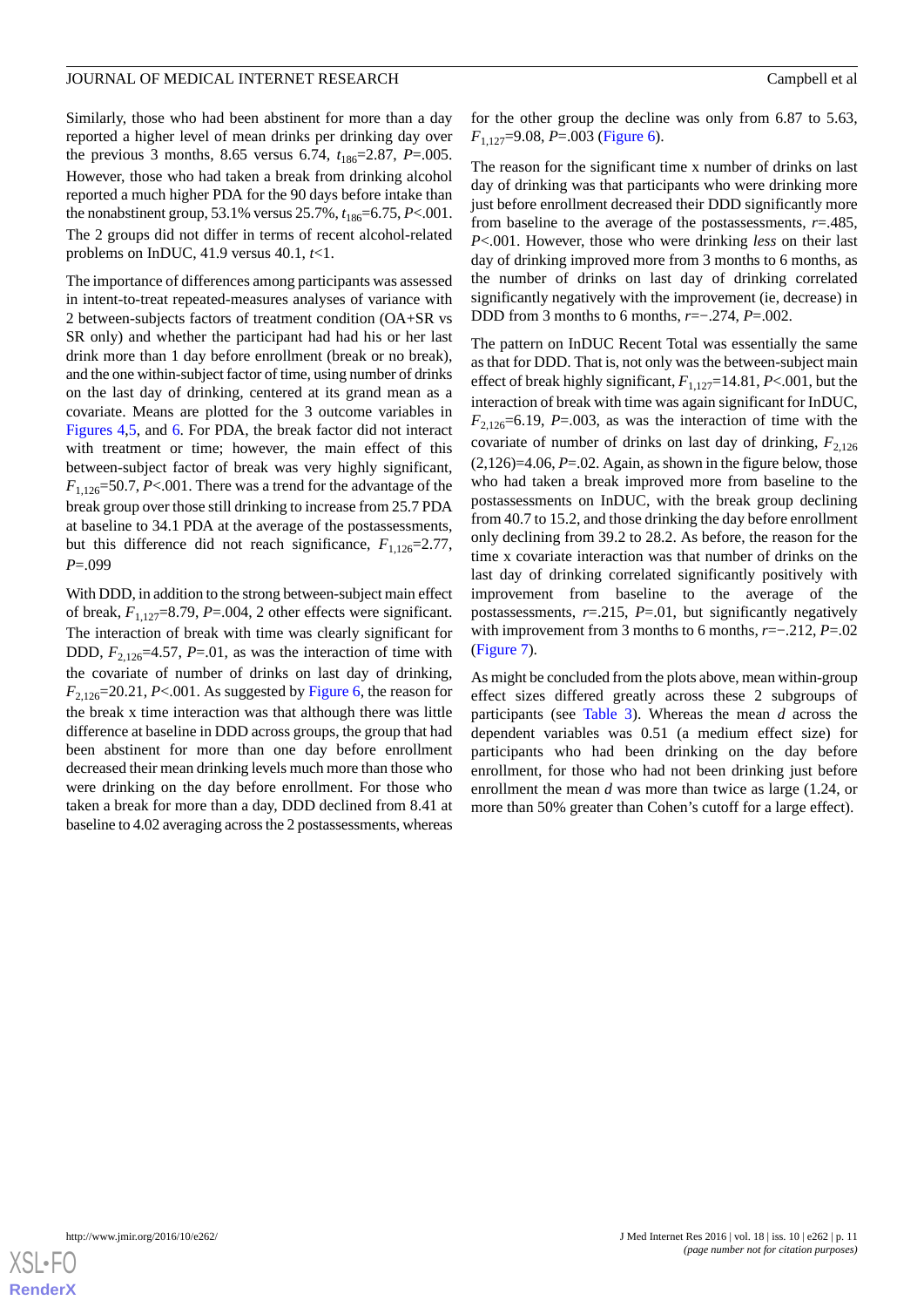## JOURNAL OF MEDICAL INTERNET RESEARCH Campbell et al

<span id="page-11-2"></span>**Table 3.** Means (and standard deviations) and within-group effect sizes for each outcome variable for subgroups of participants that had or had not stopped drinking for more than one day before enrollment.

| Variable and group                                           | Baseline, mean (SD) | 3-month<br>follow-up, mean (SD) | 6-month follow-up,<br>mean(SD) | Improvement from<br>baseline<br>to average<br>follow-up, mean | Within group effect<br>size $d^a$ |  |
|--------------------------------------------------------------|---------------------|---------------------------------|--------------------------------|---------------------------------------------------------------|-----------------------------------|--|
| Percent days abstinent                                       |                     |                                 |                                |                                                               |                                   |  |
| <b>Break</b>                                                 | 51.28               | 84.65                           | 80.15                          | 31.12                                                         | 1.26                              |  |
| $(n=87)$                                                     | (26.57)             | (21.84)                         | (25.39)                        |                                                               |                                   |  |
| No break                                                     | 25.53               | 47.63                           | 48.99                          | 22.78                                                         | 0.71                              |  |
| $(n=44)$                                                     | (25.90)             | (33.09)                         | (35.90)                        |                                                               |                                   |  |
| Standard drinks per drinking day <sup>b</sup>                |                     |                                 |                                |                                                               |                                   |  |
| <b>Break</b>                                                 | 8.41                | 3.80                            | 4.25                           | 4.39                                                          | 0.91                              |  |
| $(n=87)$                                                     | (4.81)              | (4.21)                          | (5.32)                         |                                                               |                                   |  |
| No break                                                     | 6.87                | 5.99                            | 5.26                           | 1.25                                                          | 0.31                              |  |
| $(n=45)$                                                     | (3.73)              | (3.84)                          | (4.47)                         |                                                               |                                   |  |
| Inventory of Drug Use Consequences recent score <sup>c</sup> |                     |                                 |                                |                                                               |                                   |  |
| <b>Break</b>                                                 | 40.71               | 14.37                           | 16.07                          | 25.49                                                         | 1.49                              |  |
| $(n=87)$                                                     | (18.73)             | (14.37)                         | (18.06)                        |                                                               |                                   |  |
| No break                                                     | 39.24               | 29.60                           | 26.84                          | 11.02                                                         | 0.51                              |  |
| $(n=45)$                                                     | (18.02)             | (21.45)                         | (25.27)                        |                                                               |                                   |  |

<span id="page-11-0"></span><sup>a</sup>Cohen *d* for change from baseline to average of 3-month and 6-month follow-ups *.*

<sup>b</sup>Standard drink is equal to 12 oz (355 mL) of 5% beer, 5 oz (149 mL) of 12% wine, or 1.5 oz (44 mL) of 80 proof liquor. <sup>c</sup>Alcohol-related problems.

**Figure 4.** Actual use analysis: alcohol-related problems. OA: Overcoming Addictions; SR: SMART Recovery.



<span id="page-11-1"></span>

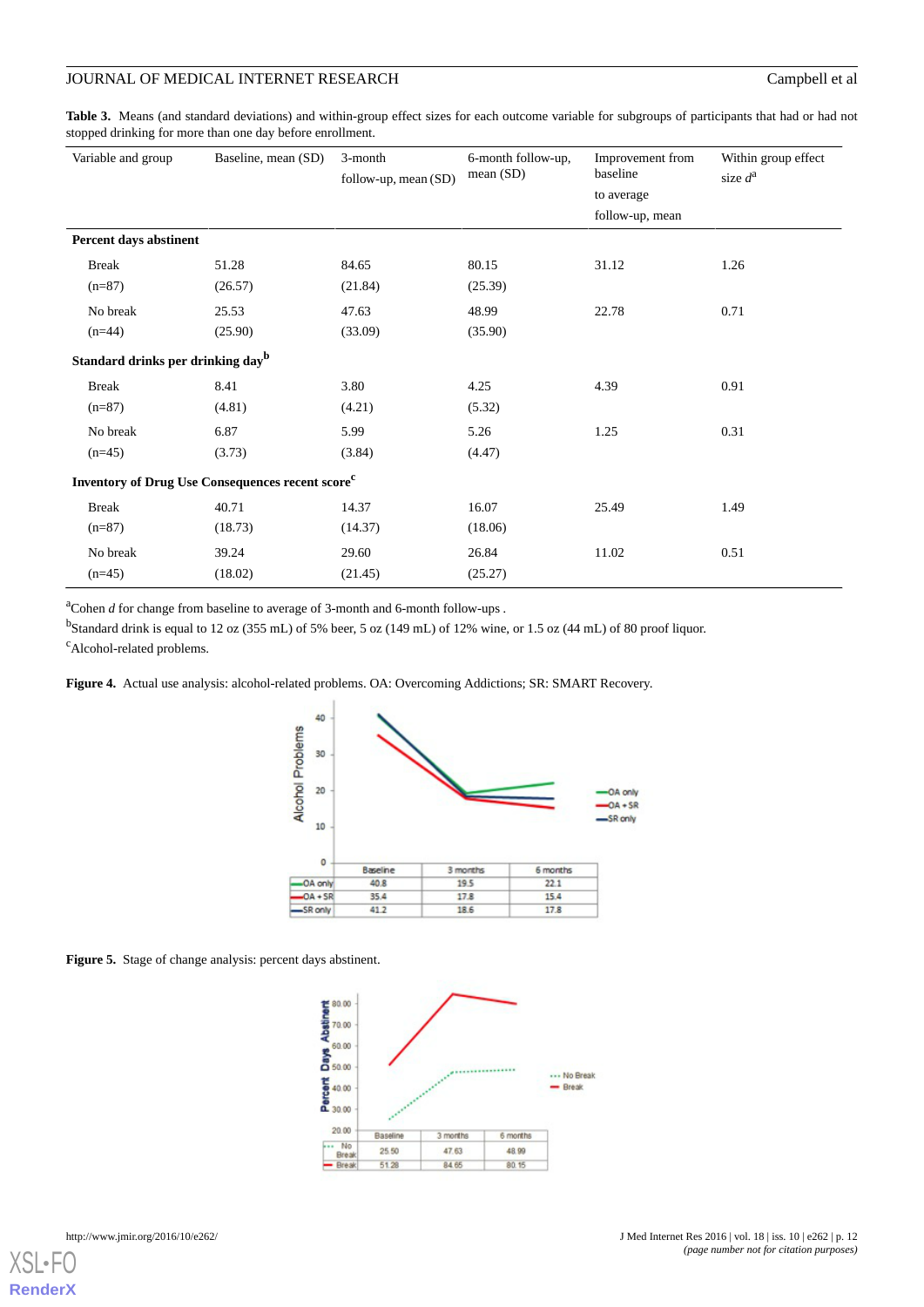<span id="page-12-0"></span>Figure 6. Stage of change analysis: drinks per drinking day.



<span id="page-12-1"></span>**Figure 7.** Stage of change analysis: alcohol-related problems.



#### **Participant and Intervention-Related Variables**

In addition to analyzing outcomes according to treatment group and readiness to change, we conducted additional analyses on participants with access to OA in order to explore for the possible influence of factors germane to Web-based interventions. For each variable, separate repeated-measure analyses of variance were conducted on the 3 primary dependent variables (ie, InDuC, PDA, and DDD).

We asked participants to estimate how much time per week they spent on the Internet—at work or school, at home, and elsewhere (café, library, etc). We totaled these estimated hours to create a continuous variable characterizing the participant's relative fluency with the Internet. The continuous moderating variable of average amount of time on the Internet per week was zero-centered. Participants with access to OA reported spending an average of 23.0 (SD 16.8) hours per week on the Internet. Analysis indicated that the impact of participant's fluency with the Internet did not significantly impact treatment outcomes: PDA, *F*2,63=1.004, *P*=.37; DDD, *F*2,63=0.983, *P*=.38; or the InDuC,  $F_{2,63}=0.029$ ,  $P=0.97$ .

To test for the impact of the user's sense of how easy the site was to navigate and use, we examined their responses to the pertinent questions in the exit interview for shared variance and created a new variable —"ease factor"— (that was also z-centered) to test for the impact of this factor. Analysis indicated that participant's subjective rating of how easy it was to navigate the OA site did not significantly impact treatment outcomes: PDA, *F*2,44=0.55, *P*=.58; DDD, *F*2,44=1.21, *P*=.31; or the InDuC,  $F_{2,63}=1.029$ ,  $P=.34$ . To see whether user's satisfaction with the amount of content on the site had an effect on outcomes, we collapsed the 3 possible responses on the exit interview (ie, too much, too little, just right) into a single, dichotomous variable indicating either a satisfactory or unsatisfactory amount of information. Analysis indicated that participant's satisfaction with the amount of information on the OA site did not significantly impact treatment outcomes: PDA,  $F_{2,44}=0.699, P=0.50; DDD, F_{2,44}=1.06, P=.34;$  or the InDuC, *F*2,63=0.010, *P*=.99.

Finally, we asked all participants in the study to report which treatments, influences, and/or other factors they had used or encountered throughout the duration of the clinical trial with respect to changing their drinking behavior ([Tables 4](#page-13-0) and [5\)](#page-13-1). Participants were allowed to make as many attributions as they wanted to. Results showed that a majority of the study participants interviewed indicated that both SR and OA were influential in helping them to make changes to their drinking. It is also clear that study participants made use of a variety of therapeutic resources in addition to OA and SR.

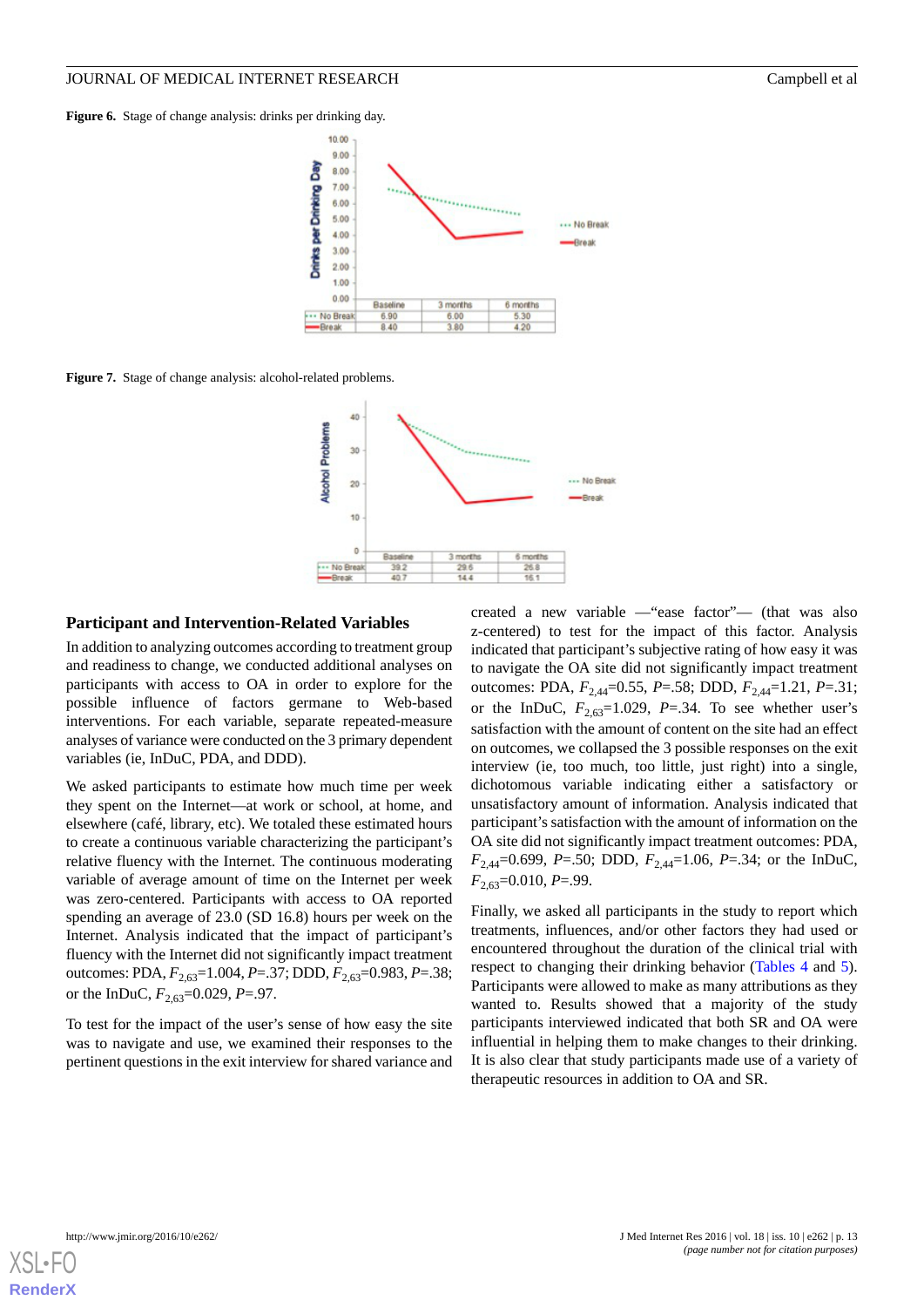#### JOURNAL OF MEDICAL INTERNET RESEARCH CAMPBELL AND Campbell et al.

<span id="page-13-0"></span>**Table 4.** Participants' attribution to factors that helped them make changes to their drinking.

| Treatment or            | $OA^a$ $SR^b$ | Most           | Very helpful   | Some help        | No               | Total positive |
|-------------------------|---------------|----------------|----------------|------------------|------------------|----------------|
| influence               |               | helpful        |                |                  | help             |                |
| SMART face-to-face      | $\mathsf{OA}$ | 7              | 12             | 3                | 43               | 22             |
|                         | SR            | 8              | 5              | $\overline{c}$   | 41               | 15             |
| SMART online            | <b>OA</b>     | $\overline{2}$ | 16             | 8                | 41               | 26             |
|                         | ${\rm SR}$    | 13             | 17             | 3                | 42               | 33             |
| Overcoming Addictions   | <b>OA</b>     | 14             | 19             | 15               | 20               | 48             |
|                         |               |                |                |                  |                  |                |
| Alcoholics Anonymous    | <b>OA</b>     | 3              | 5              | $\mathbf{1}$     | 6                | 9              |
|                         | ${\rm SR}$    | 1              | 7              | $\theta$         |                  | 8              |
| Other treatment program | <b>OA</b>     | 3              | $\overline{c}$ | 2                | $\boldsymbol{0}$ | 7              |
|                         | SR            | 2              | 3              | $\theta$         | $\mathbf{1}$     | 5              |
| Personal therapist      | <b>OA</b>     | $\overline{4}$ | $\tau$         | $\overline{c}$   |                  | 13             |
|                         | SR            | 6              | 7              | 3                | $\Omega$         | 16             |
| Self-determination      | <b>OA</b>     | 20             | 4              | 1                | $\Omega$         | 25             |
|                         | ${\rm SR}$    | 11             | 8              | $\boldsymbol{0}$ |                  | 19             |
| Some other factor       | <b>OA</b>     | 12             | 12             | 8                | 1                | 32             |
|                         | SR            | 12             | 8              | 3                |                  | 23             |

<span id="page-13-1"></span><sup>a</sup>OA: Overcoming Addictions.

<sup>b</sup>SR: SMART Recovery.

#### **Table 5.** Other factors cited as helpful.

| Treatment or                            | $OA^a$ SR <sup>b</sup> | Number citing  |
|-----------------------------------------|------------------------|----------------|
| influence                               |                        |                |
| Social support                          | <b>OA</b>              | 11             |
|                                         | SR                     | 7              |
| Changed thinking or awareness           | <b>OA</b>              | 9              |
|                                         | SR                     | 5              |
| Joining the randomized controlled trial | <b>OA</b>              | $\overline{7}$ |
|                                         | SR                     | 3              |
| Medication                              | <b>OA</b>              | 3              |
|                                         | SR                     | 5              |
| Just did it                             | <b>OA</b>              | $\overline{2}$ |
|                                         | SR                     | 3              |

<sup>a</sup>OA: Overcoming Addictions.

<sup>b</sup>SR: SMART Recovery.

## *Discussion*

#### **Principle Findings**

We compared 2 treatment modalities based on the cognitive behavioral intervention in SR. One modality (SR) is social in nature (ie, entailing meetings either in person or online), while the other (OA) is self-directed. We hypothesized that the structured and personalized design of OA would lead to superior outcomes to SR and that it would enhance outcomes even further when coupled with SR. This was not the case. The experimental

[XSL](http://www.w3.org/Style/XSL)•FO **[RenderX](http://www.renderx.com/)** hypotheses were: (1) Both groups will reduce their drinking and alcohol or drug-related consequences at follow-up compared with their baseline levels; and (2) The OA+SR condition will reduce their drinking and alcohol or drug-related consequences more than SR only. These results support our first experimental hypothesis but not the second.

On average, all participants improved on outcomes that are important to recovery from problem drinking. They significantly increased the percentage of days they were abstinent over the 6-month follow-up period, significantly reduced the number of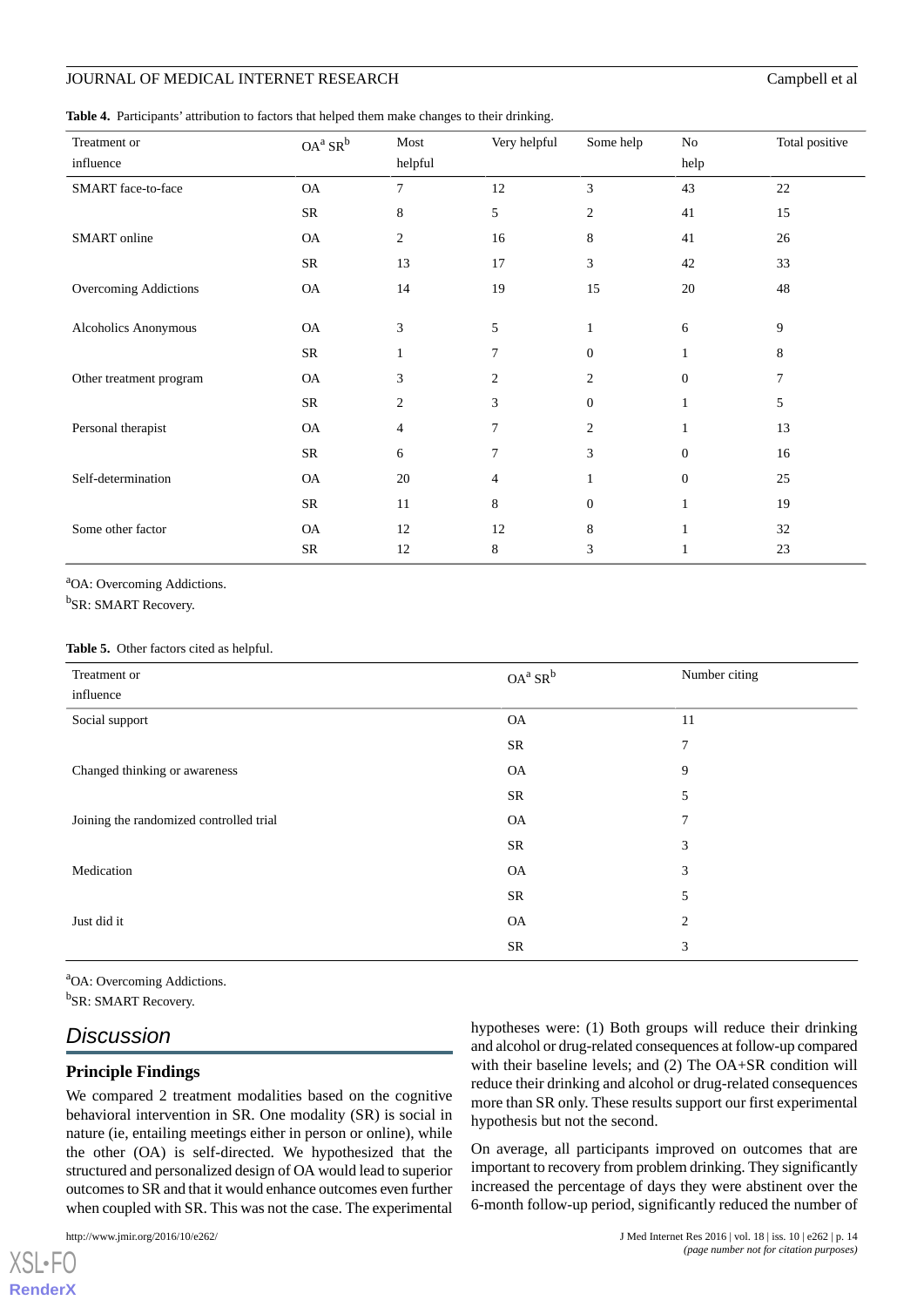drinks they consumed on the days when they did drink, and experienced a marked reduction in alcohol-related problems. The mean effect sizes for reductions in drinking and alcohol-related problems, averaging across the 3 dependent variables, were in the large range (0.8+). These statistically significant results are also clinically significant. We consider it remarkable that participants with this degree of heavy drinking, and reporting a significant level of clinical distress, made and largely maintained these changes over the follow-up period of 6 months. Our decision not to include a no-treatment control in this trial precludes us from making direct causal attributions about the effectiveness of OA. Nonetheless, the results of this trial provide support for the use of both OA and SR, and more generally, the hypothesis that Web-based interventions based on evidence-based treatments can be helpful even for heavy drinkers.

It is clear that participants used the intervention modalities and components available to them according to their own inclinations. Some participants preferred using the Web application alone, some preferred to attend meetings, and many chose to utilize both. Unlike patients provided with "traditional" guided and structured psychotherapy, participants used intervention components as much as they felt they needed to, when they needed to, and reported acquiring the skills and techniques of the SMART model in both the social and self-directed modalities. The heterogeneity in how participants used and benefitted from the intervention presents a stark contrast to the rigidity of structure typically prescribed in evidence-based therapies. Moreover, perhaps the more striking discovery we made during our exit interviews was that participants' engagement with their recovery was reflected not just in their use of SR or OA alone, but also in the plethora of other means they utilized to support changes in their drinking, concomitant with their use of SR and OA. We feel there are important implications in this finding that bear on the development, implementation, and testing of Web-based interventions.

Similarly, the fact that individuals enrolling in the study were often unwilling to accept assignment to the OA only condition also indicates that they already had a sense of what they wanted to facilitate their recovery. The participants in the study were obviously attracted to SR because of its theoretical approach and the tools it offers, but many of them also wanted a social milieu of some sort through which they could acquire or process these intervention components, regardless of the benefits available through a Web-based intervention. Further, participants who used SR, either alone or in conjunction with OA, exhibited a trend toward slightly better outcomes at the 6-month follow-up than those who used OA exclusively, although this finding was not statistically significant. Given this, our results are consonant with other studies finding that, for some people at least, stand-alone Web-based interventions are more effective when combined with some form of social support or learning. Apart from their advantages, there may be limits to both the appeal and the effectiveness of self-guided Web-based interventions for problematic alcohol use—even those based on EBTs.

While it is good to know that participants in the trial were able to use and benefit from the interventions made available to them

in the study, the exit interview results suggest that the conditions required to establish an evidence base for free-standing computer-delivered interventions are inherently equivocal. The remote context of their use and testing make it very difficult, if not impossible, to design an ecologically valid study that could control for sort of treatment foraging exhibited by the participants in this study—even if a no-treatment control group were included in the design. While others have made this observation before [[10\]](#page-17-1), in this study, we found strong qualitative data to support this conjecture. It may be the case that not only do people engage in Web-based treatments differently than they do in conventional treatments, but they might also be simultaneously seeking and using other therapeutic resources differently as well. While this state of affairs does present methodological challenges for researchers and intervention developers, it does not obviate the benefits of these treatments. The results of this study support the theory that having different ways to learn about and use the evidence-based tools in the SMART Recovery protocol gives problem drinkers clinically sound options with regard to how they learn to achieve and maintain abstinence. Although researchers typically do not design interventions with evidence-based components to be self-directed, our findings support a therapeutic picture in which having online resources available increase the chances that individuals can find a path to recovery that suits them.

Regardless of which intervention was utilized by study participants, evidence for the added benefit of increased engagement with either OA or SR was limited—as it often is when testing Web-based interventions. The results here contradict the conventional perspective that more treatments, and more structured treatments, facilitate better outcomes. The one notable exception we found to this trend was the "sleeper effect" we detected in the second half of the trial among individuals who made greater use of OA in the first 3 months. While we consider this a positive finding for OA, we can only speculate as to why this was the case. It may be that the cognitive-behavioral tools offered in OA require time and practice to produce gradual but lasting change. It may also be the case that participants in the OA group exhibited assessment reactivity to the 3-month follow-up. The 3-month interview was the first time when participants in the trial were asked to quantify and characterize their drinking, and for individuals who were provided access to OA this may have been the first time they addressed their problem drinking in a social context. The session could have motivated them to renew their attempts to change their drinking behavior. If so, this would corroborate the basis for ongoing questions about the relationship of both social interactions, as well as assessment and feedback protocols, to the effectiveness of Web-based interventions for problematic alcohol use [[2,](#page-16-3)[3](#page-16-1),[14\]](#page-17-4).

#### **Influence of Participant and Intervention Factors on Outcomes**

Our findings indicate that the individuals who had taken steps to stop drinking before joining the study were primarily responsible for the changes over time that we found in both the OA+SR and SR only conditions. SR and OA provided resources for individuals in the action and maintenance stages of change, and those resources both encouraged the nascent steps and

```
XSL•FO
RenderX
```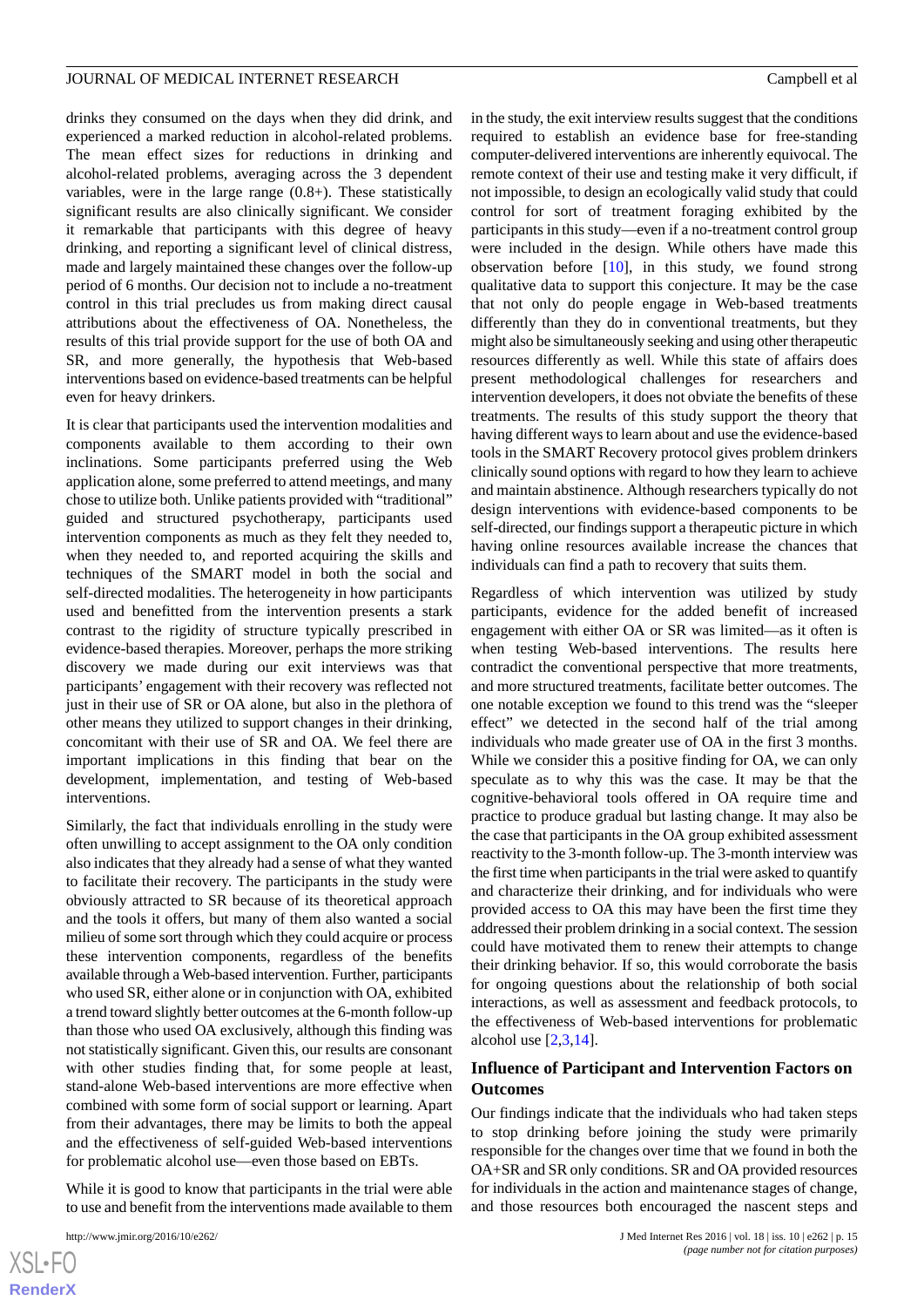supported their durability. A basic tenet of Prochaska and DiClemete's model is that individuals in the action and maintenance stages of change are motivated to use clinical tools (eg, functional analysis, problem-solving exercises) that have been shown to be effective in helping people to confront the challenges they face. Both SR and OA make these resources available and participants in the study who were in the action stage of change made use of them. Based on the evidence, it is also fair to assert that individuals who came into the study without yet having quit drinking were not helped as much with their desire to do so by either OA or SR. The fact that Web-based interventions are associated with positive outcomes among drinkers who are actively seeking resources to support their behavior change, but less so for individuals who are not yet at that stage, should inform their deployment in stepped-care programs, and thus better substantiate their implementation as part of an overall public health strategy.

We found no evidence for the impact of other participant or intervention-related variables thought to influence the effectiveness of Web-based interventions. None of the identified factors related to Web-based interventions (fluency with the Internet, participants' subjective ratings of how easy the site was to navigate, nor satisfaction with the amount of content on the site) exhibited any influence on treatment outcomes. We believe that there are 2 reasons that may account for this negative finding. The first derives from the relatively high level of education reported by participants in this study. Researchers have found that more highly educated individuals are slightly more likely to benefit from Web-based interventions [[1,](#page-16-0)[28\]](#page-18-0), in part because more educated individuals tend to solve problem more persistently and effectively when confronted with navigational challenges on websites [\[40\]](#page-18-13). Additionally, findings of the Pew Research Center's Internet and American Life Project show that older adults have accessed the Internet at increasing rates over the last 15 years [\[58](#page-19-5)]. It is likely the case that as time has passed, the skills required to navigate the Internet have become ever more commonplace, and the structure of websites, whether confused or intuitive, guided or self-directed, have become less and less of a mitigating factor to individuals who seek to access their content.

Finally, one other aspect of this study that we feel deserves mention, and which is consistent with our prior studies of Web-based interventions [\[24](#page-17-16)], is the high participation rate (61%) of women. This result is consonant with the ability of Web-based interventions to reach historically underserved populations. Women have greater perceived barriers to treatment than men do. Brady and Ashley [[55\]](#page-19-2) reported that women are more likely to report economic barriers and family responsibilities when seeking treatment. Many women realizing the need for treatment are more likely turn to Web applications for help before they seek individual treatment due to gender differences in stigmatization for treatment of alcohol use disorders with shame, embarrassment, and discouragement from family members being more commonly reported by women than by men [\[59](#page-19-6)[,60](#page-19-7)]. In addition, women experience the salience of multiple roles (eg, career, mother, spouse, friend) and find they must prioritize their time in the most efficient way possible. OA and online SR meetings are typical of interventions that

 $XS$  $\cdot$ FC **[RenderX](http://www.renderx.com/)** can provide alternative interventions for alcohol problems that do not impact other roles in the same way as seeking individual treatment.

Analysis of Internet usage and average time spent on the Internet supports our conclusions for the differences in demographics. Slightly more women in North America use the Internet than men and for greater amounts of time [\[61](#page-19-8)]. Although Internet usage differs according to the category of activity or personal interest for women and men, health sites are visited more frequently by women (22.8% and 17.4%, respectively). In addition, women across a wide age range (eg, age 15-55+ years) are more apt to turn to community resources available on the Internet at greater rates than men. Even though OA and SR are not tailored to differentially attract women or men, the prevalence of women in our study is consistent with the literature on women turning to the Internet for health and community resources.

#### **Limitations**

There are a number of limitations to this study. First, as noted, we did not include a no-intervention control group in our study design. While we found it neither ethically appropriate nor practically feasible to include such a group, the lack of a comparison prevents us from being able to control for individuals whose prior decision to stop drinking was largely responsible for the improvement observed in this study. In addition, we could not separate out the effects of assessment reactivity that, based on participants' anecdotal reports, did sometimes occur as a function of the follow-up evaluation. Third, the relatively small sample size as well as the high level of education (mean 16 years) reported by participants in the study potentially limit the generalizability of the outcomes in populations with lower levels of education. Fourth, the requirement for an SO to corroborate the participant's self-report of drinking may have further limited the generalizability of this sample's results. We considered that requirement necessary though, as we had no other way to confirm participants' self-reports of their drinking. Another limitation is that we were not able to randomize a full complement of participants into the OA only group, which meant that this group was essentially self-selected and that the small sample size of the OA group limited the power of the analyses.

When analyzing variables thought to moderate outcomes (eg, participant characteristics), the ideal method would be to assess them directly before beginning the processes they are thought to influence. Our posthoc assessment, while acceptable given the lack of feasible alternatives, was likely mediated by the participants'recollection of the site. One can't help but wonder whether a follow-up coming closer on the heels of the participant's disengagement from the site might not have yielded more vivid recollections of what it was like for individuals to use it. Further, given the exploratory nature of this study, it was unclear whether the constructs we intended to tap were in fact done so with as great a precision as might be hoped. There may be less intrusive, more ecologically valid methods to probe how participants engaged the site, and how this engagement mediated outcomes on the variables of interest. Indeed, this question lies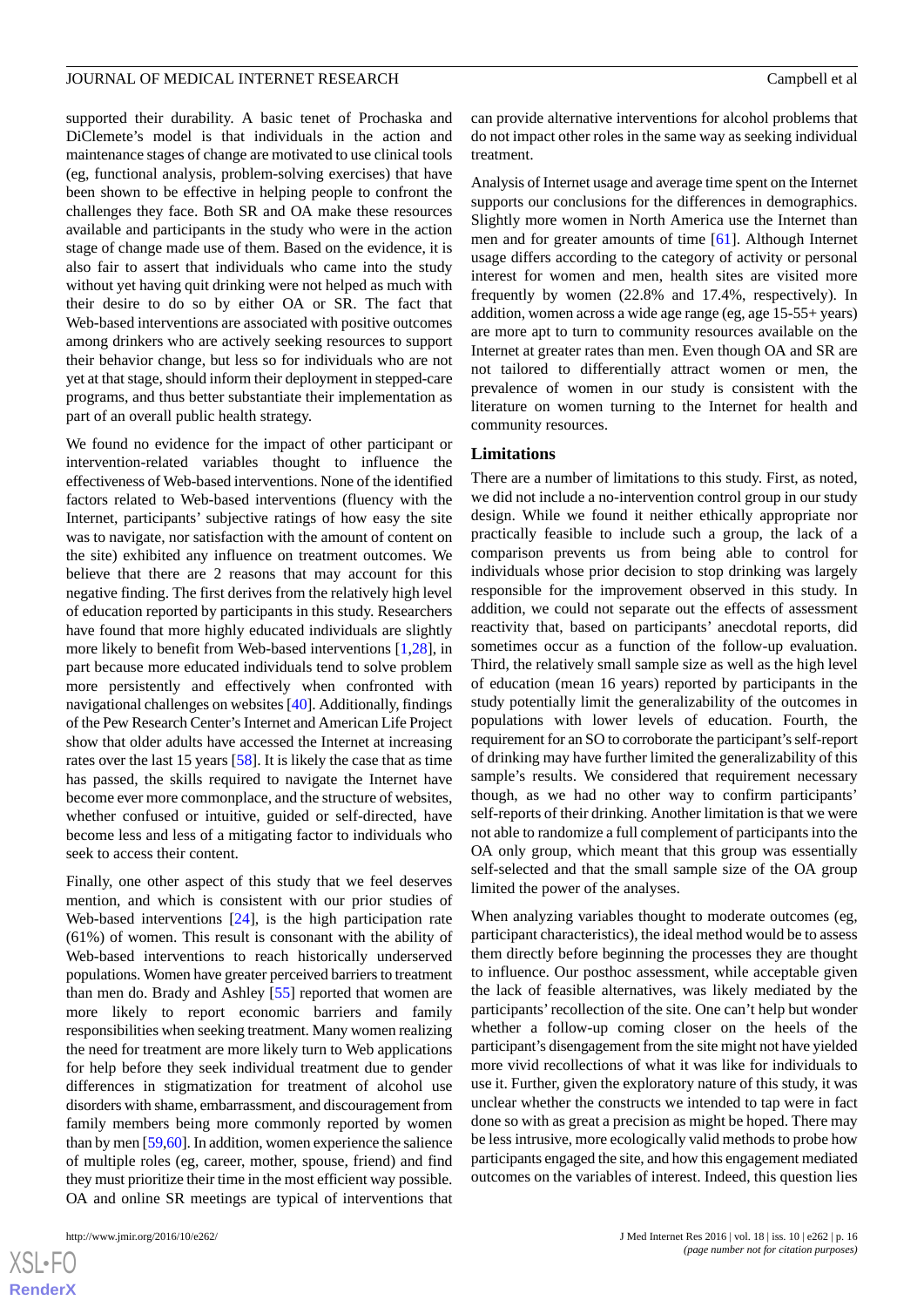at the vanishing point where the development of, and research into, the next generation of these interventions converge.

#### **Future Research**

The results of this study did influence the subsequent development of OA. Even though navigation was not found to impact outcomes, anecdotal feedback from participants as well as their lower than expected uptake of the intervention motivated us to revise the site. We developed an automated program that sends users an email each week, prompting them to log into the site. The email briefly describes the week's "lesson," and an embedded link takes the users directly to that page in the site, after first allowing them to enter their urge data for the week. We also added linked summary statements in the headers of each module and provided more "tunneling" within the site in response to the feedback of participants who desired more guidance through the site. Finally, we have created new interventions that combine OA with *The Drinker's Check-up* [[62,](#page-19-9)[63\]](#page-19-10) hypothesizing that the hybrid design will increase users' motivation for engaging the self-directed exercises in the OA program.

Having said that, our null results with regard to the possible moderating and mediating effects of interface with a Web-based intervention suggest that although low Internet fluency may have at one time presented a significant barrier to accessing these treatments, it may be less of an issue as the revolution in media technology proceeds, at least among more highly educated individuals. Similarly, while it is important that research into website and participant factors continues, and that researchers continue to develop innovative methodologies to test each new generation of interventions [[64\]](#page-19-11), we believe that improving their

effectiveness will also benefit from an investigation into the novel ways that individuals approach Web-based interventions differently than they do "traditional" treatments. Broader exploration of all the recovery behaviors of individuals who use Web-based treatments for problem drinking may inform current assumptions about both the development and implementation of these interventions, and thus help to solve the riddle that currently links user engagement with clinical outcomes.

#### **Summary**

Web-based interventions for heavy drinkers are not as unfamiliar as they once were, but a decade of intensive research and development has left many unanswered questions about their effectiveness. The adaptation of evidence-based techniques and treatments to this relatively new mode of delivery is complicated by the pace and dispersion of technological innovation, human-user adaptation to those innovations, and a lack of evidence to clearly guide the appropriate deployment of Web-based behavioral resources.

This study found evidence of a positive treatment effect for the OA site. The evidence did not detect an added benefit of OA over the preexisting SR intervention upon which it is based, in that it neither surpassed nor enhanced its effectiveness. There was evidence to show that OA can serve as a feasible alternative to SR, and as a Web-based intervention, it entails the advantages of access, reach, and cost-effectiveness. Further, our results suggest that Web-based interventions work particularly well for individuals who are actively making changes to their drinking behavior.

#### **Acknowledgments**

This research was supported by a SBIR grant 1R44AA016237 from the National Institute on Alcohol Abuse and Alcoholism (NIAAA). The content is solely the responsibility of the authors and does not necessarily represent the official views of NIAAA or the National Institutes of Health (NIH). We acknowledge the support of SMART Recovery and their efforts in support of the recruitment in our clinical trial and extend our thanks to those who participated in our clinical trial.

#### **Conflicts of Interest**

<span id="page-16-0"></span>The second author holds the copyright to the Overcoming Addictions Web application. It went "live" to the general public in September, 2013 on a subscription basis with a portion of the proceeds going to SMART Recovery. He is also a member of SMART Recovery's International Board of Advisors, a volunteer position.

#### <span id="page-16-3"></span>**References**

- <span id="page-16-1"></span>1. Riper H, Blankers M, Hadiwijaya H, Cunningham J, Clarke J, Wiers R, et al. Effectiveness of guided and unguided low-intensity internet interventions for adult alcohol misuse: A meta-analysis. PLoS ONE 2014;9(6):e99912. [Medline: [24937483](http://www.ncbi.nlm.nih.gov/entrez/query.fcgi?cmd=Retrieve&db=PubMed&list_uids=24937483&dopt=Abstract)]
- <span id="page-16-4"></span><span id="page-16-2"></span>2. Murray E. Web-based interventions for behavior change and self-management: potential, pitfalls, and progress. Med 2 0 2012;1(2):e3 [\[FREE Full text](http://www.medicine20.com/2012/2/e3/)] [doi: [10.2196/med20.1741\]](http://dx.doi.org/10.2196/med20.1741) [Medline: [25075231](http://www.ncbi.nlm.nih.gov/entrez/query.fcgi?cmd=Retrieve&db=PubMed&list_uids=25075231&dopt=Abstract)]
- 3. Webb T, Joseph J, Yardley L, Michie S. Using the Internet to promote behavior change: A systematic review and meta-analyses of the impact of theoretical basis, use of behavior change techniques and mode of delivery on efficacy. J Med Internet Res 2010;12(1):e4. [Medline: [20164043](http://www.ncbi.nlm.nih.gov/entrez/query.fcgi?cmd=Retrieve&db=PubMed&list_uids=20164043&dopt=Abstract)]
- 4. Rooke S, Thorsteinsson E, Karpin A, Copeland J, Allsop D. Computer-delivered interventions for alcohol and tobacco use: a meta-analysis. Addiction 2010 Aug;105(8):1381-1390. [doi: [10.1111/j.1360-0443.2010.02975.x](http://dx.doi.org/10.1111/j.1360-0443.2010.02975.x)] [Medline: [20528806\]](http://www.ncbi.nlm.nih.gov/entrez/query.fcgi?cmd=Retrieve&db=PubMed&list_uids=20528806&dopt=Abstract)
- 5. Portnoy DB, Scott-Sheldon LA, Johnson BT, Carey MP. Computer-delivered interventions for health promotion and behavioral risk reduction: a meta-analysis of 75 randomized controlled trials, 1988-2007. Prev Med 2008 Jul;47(1):3-16 [[FREE Full text](http://europepmc.org/abstract/MED/18403003)] [doi: [10.1016/j.ypmed.2008.02.014\]](http://dx.doi.org/10.1016/j.ypmed.2008.02.014) [Medline: [18403003\]](http://www.ncbi.nlm.nih.gov/entrez/query.fcgi?cmd=Retrieve&db=PubMed&list_uids=18403003&dopt=Abstract)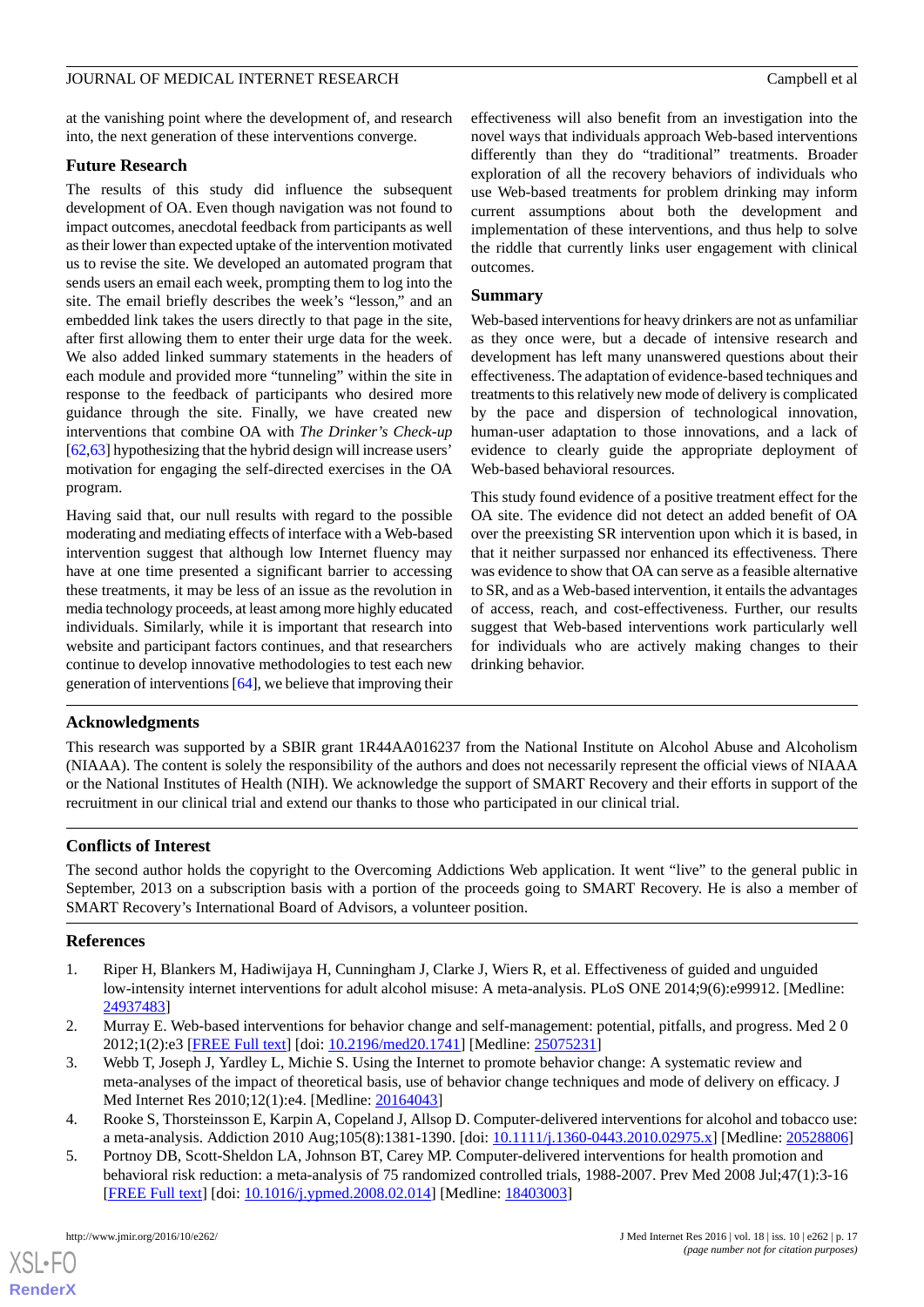- 6. Vernon ML. A review of computer-based alcohol problem services designed for the general public. J Subst Abuse Treat 2010 Apr;38(3):203-211 [[FREE Full text](http://europepmc.org/abstract/MED/20015607)] [doi: [10.1016/j.jsat.2009.11.001\]](http://dx.doi.org/10.1016/j.jsat.2009.11.001) [Medline: [20015607](http://www.ncbi.nlm.nih.gov/entrez/query.fcgi?cmd=Retrieve&db=PubMed&list_uids=20015607&dopt=Abstract)]
- 7. Bewick BM, Trusler K, Barkham M, Hill AJ, Cahill J, Mulhern B. The effectiveness of web-based interventions designed to decrease alcohol consumption--a systematic review. Prev Med 2008 Jul;47(1):17-26. [doi: [10.1016/j.ypmed.2008.01.005\]](http://dx.doi.org/10.1016/j.ypmed.2008.01.005) [Medline: [18302970](http://www.ncbi.nlm.nih.gov/entrez/query.fcgi?cmd=Retrieve&db=PubMed&list_uids=18302970&dopt=Abstract)]
- <span id="page-17-0"></span>8. Copeland J, Martin G. Web-based interventions for substance use disorders: a qualitative review. J Subst Abuse Treat 2004 Mar;26(2):109-116. [doi: [10.1016/S0740-5472\(03\)00165-X](http://dx.doi.org/10.1016/S0740-5472(03)00165-X)] [Medline: [15050088](http://www.ncbi.nlm.nih.gov/entrez/query.fcgi?cmd=Retrieve&db=PubMed&list_uids=15050088&dopt=Abstract)]
- <span id="page-17-1"></span>9. Kreuter MW, Wray RJ. Tailored and targeted health communication: strategies for enhancing information relevance. Am J Health Behav 2003;27 Suppl 3:S227-S232. [Medline: [14672383](http://www.ncbi.nlm.nih.gov/entrez/query.fcgi?cmd=Retrieve&db=PubMed&list_uids=14672383&dopt=Abstract)]
- <span id="page-17-2"></span>10. Cunningham JA, Van Mierlo T. Methodological issues in the evaluation of Internet-based interventions for problem drinking. Drug Alcohol Rev 2009 Jan;28(1):12-17. [doi: [10.1111/j.1465-3362.2008.00001.x\]](http://dx.doi.org/10.1111/j.1465-3362.2008.00001.x) [Medline: [19320670\]](http://www.ncbi.nlm.nih.gov/entrez/query.fcgi?cmd=Retrieve&db=PubMed&list_uids=19320670&dopt=Abstract)
- <span id="page-17-13"></span><span id="page-17-3"></span>11. Riper M, Eapen B, Koo M. Methodological Challenges in Online Trials. J Med Internet Res 2009;11(2):e9. [Medline: [19403465](http://www.ncbi.nlm.nih.gov/entrez/query.fcgi?cmd=Retrieve&db=PubMed&list_uids=19403465&dopt=Abstract)]
- 12. Eysenbach G. The Law of Attrition. J Med Internet Res 2005;7(1):e11. [Medline: [15829473\]](http://www.ncbi.nlm.nih.gov/entrez/query.fcgi?cmd=Retrieve&db=PubMed&list_uids=15829473&dopt=Abstract)
- <span id="page-17-4"></span>13. Danaher BG, Seeley JR. Methodological issues in research on web-based behavioral interventions. Ann Behav Med 2009 Aug;38(1):28-39 [\[FREE Full text](http://europepmc.org/abstract/MED/19806416)] [doi: [10.1007/s12160-009-9129-0\]](http://dx.doi.org/10.1007/s12160-009-9129-0) [Medline: [19806416\]](http://www.ncbi.nlm.nih.gov/entrez/query.fcgi?cmd=Retrieve&db=PubMed&list_uids=19806416&dopt=Abstract)
- <span id="page-17-5"></span>14. Mohr D, Burns N, Schueller S, Clarke G, Klinkman M. Behavioral intervention technologies: evidence review and recommendations for future research in mental health. Gen Hosp Psychiatry 2013;35(4):332-338 [[FREE Full text](http://linkinghub.elsevier.com/retrieve/pii/S0163-8343(13)00069-8)] [doi: [10.1016/j.genhosppsych.2013.03.008](http://dx.doi.org/10.1016/j.genhosppsych.2013.03.008)] [Medline: [23664503](http://www.ncbi.nlm.nih.gov/entrez/query.fcgi?cmd=Retrieve&db=PubMed&list_uids=23664503&dopt=Abstract)]
- <span id="page-17-6"></span>15. Murray E, White IR, Varagunam M, Godfrey C, Khadjesari Z, McCambridge J. Attrition revisited: adherence and retention in a web-based alcohol trial. J Med Internet Res 2013;15(8):e162 [[FREE Full text](http://www.jmir.org/2013/8/e162/)] [doi: [10.2196/jmir.2336](http://dx.doi.org/10.2196/jmir.2336)] [Medline: [23996958](http://www.ncbi.nlm.nih.gov/entrez/query.fcgi?cmd=Retrieve&db=PubMed&list_uids=23996958&dopt=Abstract)]
- 16. Khadjesari Z, Murray E, Hewitt C, Hartley S, Godfrey C. Can stand-alone computer-based interventions reduce alcohol consumption? A systematic review. Addiction 2011 Feb;106(2):267-282. [doi: [10.1111/j.1360-0443.2010.03214.x](http://dx.doi.org/10.1111/j.1360-0443.2010.03214.x)] [Medline: [21083832](http://www.ncbi.nlm.nih.gov/entrez/query.fcgi?cmd=Retrieve&db=PubMed&list_uids=21083832&dopt=Abstract)]
- <span id="page-17-7"></span>17. Riper H, Spek V, Boon B, Conijn B, Kramer J, Martin-Abello K, et al. Effectiveness of E-self-help interventions for curbing adult problem drinking: a meta-analysis. J Med Internet Res 2011 Jun;13(2):e42 [\[FREE Full text](http://www.jmir.org/2011/2/e42/)] [doi: [10.2196/jmir.1691](http://dx.doi.org/10.2196/jmir.1691)] [Medline: [21719411](http://www.ncbi.nlm.nih.gov/entrez/query.fcgi?cmd=Retrieve&db=PubMed&list_uids=21719411&dopt=Abstract)]
- 18. White A, Kavanagh D, Stallman H, Klein B, Kay-Lambkin F, Proudfoot J, et al. Online alcohol interventions: a systematic review. J Med Internet Res 2010 Dec;12(5):e62 [[FREE Full text](http://www.jmir.org/2010/5/e62/)] [doi: [10.2196/jmir.1479\]](http://dx.doi.org/10.2196/jmir.1479) [Medline: [21169175](http://www.ncbi.nlm.nih.gov/entrez/query.fcgi?cmd=Retrieve&db=PubMed&list_uids=21169175&dopt=Abstract)]
- <span id="page-17-8"></span>19. Carey KB, Scott-Sheldon LA, Elliott JC, Bolles JR, Carey MP. Computer-delivered interventions to reduce college student drinking: a meta-analysis. Addiction 2009 Nov;104(11):1807-1819 [[FREE Full text](http://europepmc.org/abstract/MED/19744139)] [doi: [10.1111/j.1360-0443.2009.02691.x\]](http://dx.doi.org/10.1111/j.1360-0443.2009.02691.x) [Medline: [19744139](http://www.ncbi.nlm.nih.gov/entrez/query.fcgi?cmd=Retrieve&db=PubMed&list_uids=19744139&dopt=Abstract)]
- <span id="page-17-14"></span><span id="page-17-9"></span>20. Cugelman B, Thelwall M, Dawes P. Online interventions for social marketing health behavior change campaigns: a meta-analysis of psychological architectures and adherence factors. J Med Internet Res 2011;13(1):e17 [\[FREE Full text\]](http://www.jmir.org/2011/1/e17/) [doi: [10.2196/jmir.1367\]](http://dx.doi.org/10.2196/jmir.1367) [Medline: [21320854\]](http://www.ncbi.nlm.nih.gov/entrez/query.fcgi?cmd=Retrieve&db=PubMed&list_uids=21320854&dopt=Abstract)
- <span id="page-17-10"></span>21. Richardson A, Graham AL, Cobb N, Xiao H, Mushro A, Abrams D, et al. Engagement promotes abstinence in a web-based cessation intervention: cohort study. J Med Internet Res 2013;15(1):e14 [[FREE Full text\]](http://www.jmir.org/2013/1/e14/) [doi: [10.2196/jmir.2277](http://dx.doi.org/10.2196/jmir.2277)] [Medline: [23353649](http://www.ncbi.nlm.nih.gov/entrez/query.fcgi?cmd=Retrieve&db=PubMed&list_uids=23353649&dopt=Abstract)]
- <span id="page-17-16"></span>22. Carroll KM, Ball SA, Martino S, Nich C, Babuscio TA, Nuro KF, et al. Computer-assisted delivery of cognitive-behavioral therapy for addiction: a randomized trial of CBT4CBT. Am J Psychiatry 2008 Jul;165(7):881-888 [[FREE Full text](http://europepmc.org/abstract/MED/18450927)] [doi: [10.1176/appi.ajp.2008.07111835\]](http://dx.doi.org/10.1176/appi.ajp.2008.07111835) [Medline: [18450927](http://www.ncbi.nlm.nih.gov/entrez/query.fcgi?cmd=Retrieve&db=PubMed&list_uids=18450927&dopt=Abstract)]
- <span id="page-17-11"></span>23. Hester RK, Lenberg KL, Campbell W, Delaney HD. Overcoming Addictions, a Web-based application, and SMART Recovery, an online and in-person mutual help group for problem drinkers, part 1: three-month outcomes of a randomized controlled trial. J Med Internet Res 2013 Jul;15(7):e134 [[FREE Full text](http://www.jmir.org/2013/7/e134/)] [doi: [10.2196/jmir.2565](http://dx.doi.org/10.2196/jmir.2565)] [Medline: [23846588\]](http://www.ncbi.nlm.nih.gov/entrez/query.fcgi?cmd=Retrieve&db=PubMed&list_uids=23846588&dopt=Abstract)
- <span id="page-17-12"></span>24. Hester RK, Delaney HD, Campbell W. ModerateDrinking.Com and moderation management: outcomes of a randomized clinical trial with non-dependent problem drinkers. J Consult Clin Psychol 2011 Apr;79(2):215-224 [\[FREE Full text](http://europepmc.org/abstract/MED/21319896)] [doi: [10.1037/a0022487](http://dx.doi.org/10.1037/a0022487)] [Medline: [21319896](http://www.ncbi.nlm.nih.gov/entrez/query.fcgi?cmd=Retrieve&db=PubMed&list_uids=21319896&dopt=Abstract)]
- <span id="page-17-15"></span>25. Donkin L, Christensen H, Naismith SL, Neal B, Hickie IB, Glozier N. A systematic review of the impact of adherence on the effectiveness of e-therapies. J Med Internet Res 2011 Aug;13(3):e52 [\[FREE Full text\]](http://www.jmir.org/2011/3/e52/) [doi: [10.2196/jmir.1772\]](http://dx.doi.org/10.2196/jmir.1772) [Medline: [21821503](http://www.ncbi.nlm.nih.gov/entrez/query.fcgi?cmd=Retrieve&db=PubMed&list_uids=21821503&dopt=Abstract)]
- 26. Kelders SM, Kok RN, Ossebaard HC, Van Gemert-Pijnen JE. Persuasive system design does matter: a systematic review of adherence to web-based interventions. J Med Internet Res 2012;14(6):e152 [[FREE Full text](http://www.jmir.org/2012/6/e152/)] [doi: [10.2196/jmir.2104](http://dx.doi.org/10.2196/jmir.2104)] [Medline: [23151820](http://www.ncbi.nlm.nih.gov/entrez/query.fcgi?cmd=Retrieve&db=PubMed&list_uids=23151820&dopt=Abstract)]
- 27. Proudfoot J, Klein B, Barak A, Carlbring P, Cuijpers P, Lange A, et al. Establishing guidelines for executing and reporting Internet intervention research. Cogn Behav Ther 2011;40(2):82-97. [doi: [10.1080/16506073.2011.573807\]](http://dx.doi.org/10.1080/16506073.2011.573807) [Medline: [25155812](http://www.ncbi.nlm.nih.gov/entrez/query.fcgi?cmd=Retrieve&db=PubMed&list_uids=25155812&dopt=Abstract)]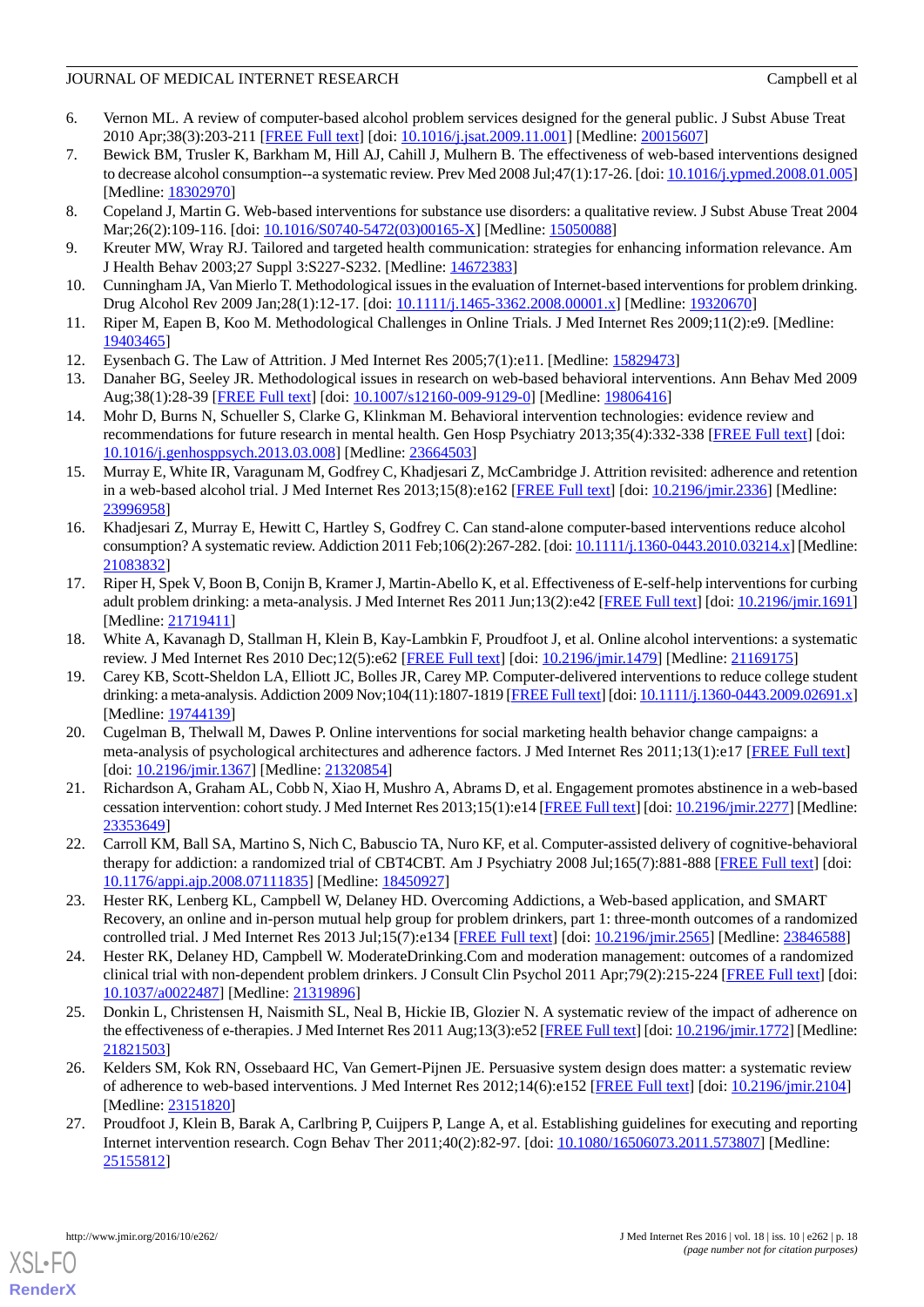- <span id="page-18-0"></span>28. Postel MG, de Haan HA, ter Huurne ED, Becker ES, de Jong CA. Effectiveness of a web-based intervention for problem drinkers and reasons for dropout: randomized controlled trial. J Med Internet Res 2010 Dec;12(4):e68 [[FREE Full text](http://www.jmir.org/2010/4/e68/)] [doi: [10.2196/jmir.1642\]](http://dx.doi.org/10.2196/jmir.1642) [Medline: [21163776\]](http://www.ncbi.nlm.nih.gov/entrez/query.fcgi?cmd=Retrieve&db=PubMed&list_uids=21163776&dopt=Abstract)
- <span id="page-18-2"></span><span id="page-18-1"></span>29. Horvath T, Arthur T. Smartrecovery. 2013. SMART Recovery: Self-Management and Recovery Training URL: [http://www.](http://www.smartrecovery.org) [smartrecovery.org](http://www.smartrecovery.org) [accessed 2013-01-28] [[WebCite Cache ID 6E14ouBoF\]](http://www.webcitation.org/

                                            6E14ouBoF)
- <span id="page-18-3"></span>30. Horvath T, Arthur T. smartrecovery. 2013. SMART Recovery: News and Views URL: [http://www.smartrecovery.org/](http://www.smartrecovery.org/resources/library/Newsletters/Newsletters/fall2010news&views.pdf) [resources/library/Newsletters/Newsletters/fall2010news&views.pdf](http://www.smartrecovery.org/resources/library/Newsletters/Newsletters/fall2010news&views.pdf) [accessed 2013-03-12] [\[WebCite Cache ID 6F4DTv9Fz\]](http://www.webcitation.org/

                                            6F4DTv9Fz)
- <span id="page-18-4"></span>31. Postel MG, de Haan HA, ter Huurne ED, van der Palen J, Becker ES, de Jong CA. Attrition in web-based treatment for problem drinkers. J Med Internet Res 2011;13(4):e117 [[FREE Full text](http://www.jmir.org/2011/4/e117/)] [doi: [10.2196/jmir.1811](http://dx.doi.org/10.2196/jmir.1811)] [Medline: [22201703](http://www.ncbi.nlm.nih.gov/entrez/query.fcgi?cmd=Retrieve&db=PubMed&list_uids=22201703&dopt=Abstract)]
- <span id="page-18-5"></span>32. Schneider F, van Osch L, de Vries H. Identifying factors for optimal development of health-related websites: a delphi study among experts and potential future users. J Med Internet Res 2012;14(1):e18 [[FREE Full text](http://www.jmir.org/2012/1/e18/)] [doi: [10.2196/jmir.1863](http://dx.doi.org/10.2196/jmir.1863)] [Medline: [22357411](http://www.ncbi.nlm.nih.gov/entrez/query.fcgi?cmd=Retrieve&db=PubMed&list_uids=22357411&dopt=Abstract)]
- <span id="page-18-6"></span>33. Riper H, Kramer J, Keuken M, Smit F, Schippers G, Cuijpers P. Predicting successful treatment outcome of web-based self-help for problem drinkers: secondary analysis from a randomized controlled trial. J Med Internet Res 2008;10(4):e46 [[FREE Full text](http://www.jmir.org/2008/4/e46/)] [doi: [10.2196/jmir.1102](http://dx.doi.org/10.2196/jmir.1102)] [Medline: [19033150](http://www.ncbi.nlm.nih.gov/entrez/query.fcgi?cmd=Retrieve&db=PubMed&list_uids=19033150&dopt=Abstract)]
- <span id="page-18-7"></span>34. Prochaska J, DiClemente C, Norcross J. Changing for Good. New York, NY: Avon; 1994.
- <span id="page-18-8"></span>35. Miller W. Motivational Enhancement Therapy Manual: A Clinical Research Guide for Therapists Treating Individuals With Alcohol Abuse and Dependence. Washington, DC: Diane Pub Co; 1994.
- <span id="page-18-9"></span>36. Connors G, Donovan D, DiClemente C, Velasquez M. Substance abuse treatment and the stages of change: selecting and planning interventions. New York, NY: Guilford Press; 2001.
- <span id="page-18-10"></span>37. Hager R, Hardy A, Aldana S, George J. Evaluation of an Internet, Stage-Based Physical Activity Intervention. American Journal of Health Education 2002 Dec;33(6):329-337. [doi: [10.1080/19325037.2002.10604755](http://dx.doi.org/10.1080/19325037.2002.10604755)]
- 38. van der Vaart R, Drossaert CH, de Heus M, Taal E, van de Laar MA. Measuring actual eHealth literacy among patients with rheumatic diseases: a qualitative analysis of problems encountered using Health 1.0 and Health 2.0 applications. J Med Internet Res 2013 Feb;15(2):e27 [\[FREE Full text\]](http://www.jmir.org/2013/2/e27/) [doi: [10.2196/jmir.2428\]](http://dx.doi.org/10.2196/jmir.2428) [Medline: [23399720\]](http://www.ncbi.nlm.nih.gov/entrez/query.fcgi?cmd=Retrieve&db=PubMed&list_uids=23399720&dopt=Abstract)
- <span id="page-18-13"></span><span id="page-18-11"></span>39. Feufel MA, Stahl SF. What do web-use skill differences imply for online health information searches? J Med Internet Res 2012;14(3):e87 [\[FREE Full text](http://www.jmir.org/2012/3/e87/)] [doi: [10.2196/jmir.2051\]](http://dx.doi.org/10.2196/jmir.2051) [Medline: [22695686](http://www.ncbi.nlm.nih.gov/entrez/query.fcgi?cmd=Retrieve&db=PubMed&list_uids=22695686&dopt=Abstract)]
- 40. van Deursen AJ, van Dijk JA. Internet skills performance tests: are people ready for eHealth? J Med Internet Res 2011 Apr;13(2):e35 [[FREE Full text\]](http://www.jmir.org/2011/2/e35/) [doi: [10.2196/jmir.1581](http://dx.doi.org/10.2196/jmir.1581)] [Medline: [21531690\]](http://www.ncbi.nlm.nih.gov/entrez/query.fcgi?cmd=Retrieve&db=PubMed&list_uids=21531690&dopt=Abstract)
- <span id="page-18-22"></span>41. Nijland N, van Gemert-Pijnen GJ, Boer H, Steehouder MF, Seydel ER. Evaluation of internet-based technology for supporting self-care: problems encountered by patients and caregivers when using self-care applications. J Med Internet Res 2008;10(2):e13 [\[FREE Full text](http://www.jmir.org/2008/2/e13/)] [doi: [10.2196/jmir.957](http://dx.doi.org/10.2196/jmir.957)] [Medline: [18487137](http://www.ncbi.nlm.nih.gov/entrez/query.fcgi?cmd=Retrieve&db=PubMed&list_uids=18487137&dopt=Abstract)]
- <span id="page-18-12"></span>42. Crutzen R, Cyr D, de Vries NK. The role of user control in adherence to and knowledge gained from a website: randomized comparison between a tunneled version and a freedom-of-choice version. J Med Internet Res 2012 Mar;14(2):e45 [\[FREE](http://www.jmir.org/2012/2/e45/) [Full text\]](http://www.jmir.org/2012/2/e45/) [doi: [10.2196/jmir.1922](http://dx.doi.org/10.2196/jmir.1922)] [Medline: [22532074\]](http://www.ncbi.nlm.nih.gov/entrez/query.fcgi?cmd=Retrieve&db=PubMed&list_uids=22532074&dopt=Abstract)
- <span id="page-18-15"></span><span id="page-18-14"></span>43. Klein B, White A, Kavanagh D, Shandley K, Kay-Lambkin F, Proudfoot J, et al. Content and functionality of alcohol and other drug websites: results of an online survey. J Med Internet Res 2010;12(5):e51 [[FREE Full text](http://www.jmir.org/2010/5/e51/)] [doi: [10.2196/jmir.1449](http://dx.doi.org/10.2196/jmir.1449)] [Medline: [21169168](http://www.ncbi.nlm.nih.gov/entrez/query.fcgi?cmd=Retrieve&db=PubMed&list_uids=21169168&dopt=Abstract)]
- <span id="page-18-16"></span>44. McClure J, Shortreed S, Bogart A, Derry H, Riggs K, St John JJ, et al. The effect of program design on engagement with an internet-based smoking intervention: randomized factorial trial. J Med Internet Res 2013;15(3):e69 [\[FREE Full text\]](http://www.jmir.org/2013/3/e69/) [doi: [10.2196/jmir.2508\]](http://dx.doi.org/10.2196/jmir.2508) [Medline: [23529377\]](http://www.ncbi.nlm.nih.gov/entrez/query.fcgi?cmd=Retrieve&db=PubMed&list_uids=23529377&dopt=Abstract)
- <span id="page-18-17"></span>45. Clark R, Mayer RE. E-Learning and the Science of Instruction. In: e-Learning and the Science of Instruction: Proven Guidelines for Consumers and Designers of Multimedia Learning. San Francisco, CA: Pfeiffer; 2011.
- <span id="page-18-18"></span>46. Sanchez C, Wiley J. An examination of the seductive details effect in terms of working memory capacity. Memory & Cognition 2006;34(2):185-199. [Medline: [16752598](http://www.ncbi.nlm.nih.gov/entrez/query.fcgi?cmd=Retrieve&db=PubMed&list_uids=16752598&dopt=Abstract)]
- <span id="page-18-19"></span>47. Mayer R, Griffith E, Jurkowitz IT, Rothman D. Increased interestingness of extraneous details in a multimedia science presentation leads to decreased learning. J Exp Psychol Appl 2008 Dec;14(4):329-339. [doi: [10.1037/a0013835\]](http://dx.doi.org/10.1037/a0013835) [Medline: [19102616](http://www.ncbi.nlm.nih.gov/entrez/query.fcgi?cmd=Retrieve&db=PubMed&list_uids=19102616&dopt=Abstract)]
- <span id="page-18-21"></span><span id="page-18-20"></span>48. Lehman S, Schraw G, McCrudden M, Hartley K. Processing and recall of seductive details in scientific text. Contemporary Educational Psychology 2007 Oct;32(4):569-587. [doi: [10.1016/j.cedpsych.2006.07.002](http://dx.doi.org/10.1016/j.cedpsych.2006.07.002)]
- <span id="page-18-23"></span>49. Yardley L, Morrison LG, Andreou P, Joseph J, Little P. Understanding reactions to an internet-delivered health-care intervention: accommodating user preferences for information provision. BMC Med Inform Decis Mak 2010;10:52 [\[FREE](http://www.biomedcentral.com/1472-6947/10/52) [Full text\]](http://www.biomedcentral.com/1472-6947/10/52) [doi: [10.1186/1472-6947-10-52](http://dx.doi.org/10.1186/1472-6947-10-52)] [Medline: [20849599](http://www.ncbi.nlm.nih.gov/entrez/query.fcgi?cmd=Retrieve&db=PubMed&list_uids=20849599&dopt=Abstract)]
- 50. Mayer RE, Jackson J. The case for coherence in scientific explanations: quantitative details can hurt qualitative understanding. J Exp Psychol Appl 2005 Mar;11(1):13-18. [doi: [10.1037/1076-898X.11.1.13\]](http://dx.doi.org/10.1037/1076-898X.11.1.13) [Medline: [15796671](http://www.ncbi.nlm.nih.gov/entrez/query.fcgi?cmd=Retrieve&db=PubMed&list_uids=15796671&dopt=Abstract)]
- 51. Mayer R, DeLeeuw K, Ayres P. Creating retroactive and proactive interference in multimedia learning. Appl. Cognit. Psychol 2007 Sep; 21(6): 795-809. [doi:  $10.1002/acp.1350$ ]
- 52. Danaher BG, McKay HG, Seeley JR. The information architecture of behavior change websites. J Med Internet Res 2005;7(2):e12 [\[FREE Full text](http://www.jmir.org/2005/2/e12/)] [doi: [10.2196/jmir.7.2.e12\]](http://dx.doi.org/10.2196/jmir.7.2.e12) [Medline: [15914459\]](http://www.ncbi.nlm.nih.gov/entrez/query.fcgi?cmd=Retrieve&db=PubMed&list_uids=15914459&dopt=Abstract)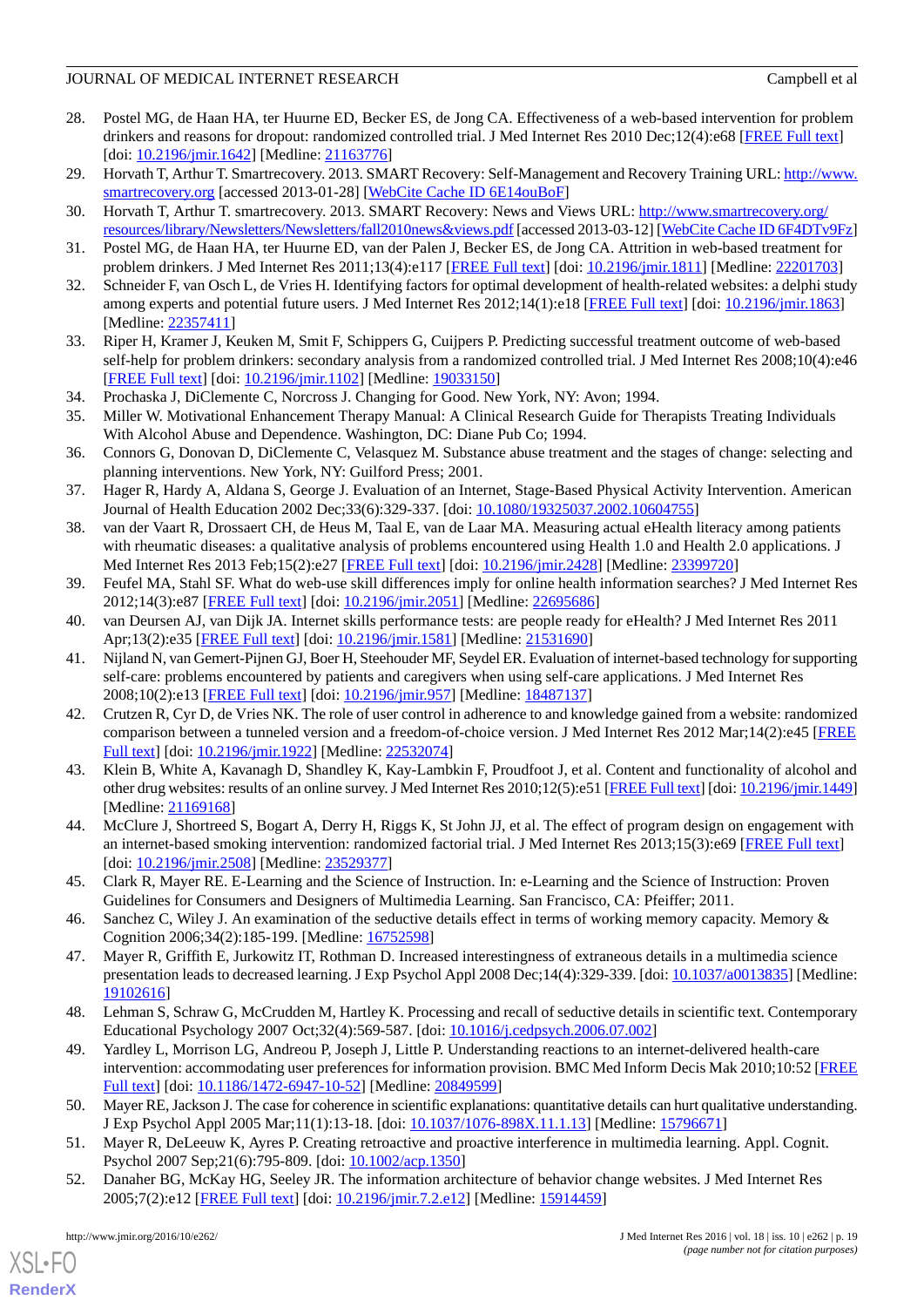- <span id="page-19-1"></span><span id="page-19-0"></span>53. Kincaid J, Braby R, Wulfeck WI. Computer aids for editing tests. Educational Technology 1983;23:29-33.
- 54. Miller WR, Tonigan JS, Longabaugh R. niaaa. 2006 Jul. The Drinker Inventory of Consequences (DrInC): An Instrument for Assessing Adverse Consequences of Alcohol Abuse URL: [http://pubs.niaaa.nih.gov/publications/ProjectMatch/match04.](http://pubs.niaaa.nih.gov/publications/ProjectMatch/match04.pdf) [pdf](http://pubs.niaaa.nih.gov/publications/ProjectMatch/match04.pdf) [accessed 2016-09-21] [[WebCite Cache ID 6kgWowWHW](http://www.webcitation.org/

                                            6kgWowWHW)]
- <span id="page-19-2"></span>55. Whitecrowvillage. Rockville, MD: Department of Health and Human Services; 2005. Women in Substance Abuse Treatment: Results From the Alcohol and Drug Services Study (ADSS) URL: [https://www.whitecrowvillage.org/library/getDocument.](https://www.whitecrowvillage.org/library/getDocument.php?id=111) [php?id=111](https://www.whitecrowvillage.org/library/getDocument.php?id=111) [accessed 2016-09-21] [[WebCite Cache ID 6kgXAIooH](http://www.webcitation.org/

                                            6kgXAIooH)]
- <span id="page-19-4"></span><span id="page-19-3"></span>56. Piaggio G, Elbourne DR, Altman DG, Pocock SJ, Evans SJ. Reporting of noninferiority and equivalence randomized trials: an extension of the CONSORT statement. JAMA 2006 Mar 8;295(10):1152-1160. [doi: [10.1001/jama.295.10.1152](http://dx.doi.org/10.1001/jama.295.10.1152)] [Medline: [16522836](http://www.ncbi.nlm.nih.gov/entrez/query.fcgi?cmd=Retrieve&db=PubMed&list_uids=16522836&dopt=Abstract)]
- <span id="page-19-5"></span>57. Walker E, Nowacki AS. Understanding equivalence and noninferiority testing. J Gen Intern Med 2011 Feb;26(2):192-196 [[FREE Full text](http://europepmc.org/abstract/MED/20857339)] [doi: [10.1007/s11606-010-1513-8\]](http://dx.doi.org/10.1007/s11606-010-1513-8) [Medline: [20857339](http://www.ncbi.nlm.nih.gov/entrez/query.fcgi?cmd=Retrieve&db=PubMed&list_uids=20857339&dopt=Abstract)]
- <span id="page-19-6"></span>58. Perrin A, Duggan M. Pew Research Center. Americans' Internet Access: 2000-2015: as Internet use nears saturation for some groups, a look at patterns of adoption. Washington, DC: Pew Research Center; 2015 Jun 26. URL: [http://www.](http://www.pewinternet.org/2015/06/26/americans-internet-access-2000-2015/) [pewinternet.org/2015/06/26/americans-internet-access-2000-2015/](http://www.pewinternet.org/2015/06/26/americans-internet-access-2000-2015/) [accessed 2016-09-30] [\[WebCite Cache ID 6gNRMiZsm\]](http://www.webcitation.org/

                                            6gNRMiZsm)
- <span id="page-19-7"></span>59. Thom B. Sex differences in help-seeking for alcohol problems--2. Entry into treatment. Br J Addict 1987 Sep;82(9):989-997. [Medline: [3479184\]](http://www.ncbi.nlm.nih.gov/entrez/query.fcgi?cmd=Retrieve&db=PubMed&list_uids=3479184&dopt=Abstract)
- <span id="page-19-8"></span>60. Beckman LJ, Amaro H. Personal and social difficulties faced by women and men entering alcoholism treatment. J Stud Alcohol 1986 Mar;47(2):135-145. [Medline: [3713175\]](http://www.ncbi.nlm.nih.gov/entrez/query.fcgi?cmd=Retrieve&db=PubMed&list_uids=3713175&dopt=Abstract)
- <span id="page-19-9"></span>61. Digitalads. How women are shaping the Internet URL: [http://www.digitalads.org/general%20marketing/](http://www.digitalads.org/general%20marketing/comScore_onlinewomen_092010.pdf) [comScore\\_onlinewomen\\_092010.pdf](http://www.digitalads.org/general%20marketing/comScore_onlinewomen_092010.pdf) [accessed 2016-01-04] [[WebCite Cache ID 6eGzJuuQk\]](http://www.webcitation.org/

                                            6eGzJuuQk)
- <span id="page-19-10"></span>62. Hester RK, Squires DD, Delaney HD. The Drinker's Check-up: 12-month outcomes of a controlled clinical trial of a stand-alone software program for problem drinkers. J Subst Abuse Treat 2005 Mar;28(2):159-169. [doi: [10.1016/j.jsat.2004.12.002\]](http://dx.doi.org/10.1016/j.jsat.2004.12.002) [Medline: [15780546](http://www.ncbi.nlm.nih.gov/entrez/query.fcgi?cmd=Retrieve&db=PubMed&list_uids=15780546&dopt=Abstract)]
- <span id="page-19-11"></span>63. Hester R. Drinkerscheckup. 2013. Welcome to the Drinker's Checkup URL: [http://www.drinkerscheckup.com\[](http://www.drinkerscheckup.com)[WebCite](http://www.webcitation.org/

                                            6E2g8SqJB) [Cache ID 6E2g8SqJB](http://www.webcitation.org/

                                            6E2g8SqJB)]
- 64. Mohr DC, Schueller SM, Riley WT, Brown CH, Cuijpers P, Duan N, et al. Trials of Intervention Principles: Evaluation Methods for Evolving Behavioral Intervention Technologies. J Med Internet Res 2015;17(7):e166 [[FREE Full text\]](http://www.jmir.org/2015/7/e166/) [doi: [10.2196/jmir.4391](http://dx.doi.org/10.2196/jmir.4391)] [Medline: [26155878](http://www.ncbi.nlm.nih.gov/entrez/query.fcgi?cmd=Retrieve&db=PubMed&list_uids=26155878&dopt=Abstract)]

### **Abbreviations**

**AUDIT:** Alcohol Use Disorders Identification Test **BSI:** Brief Symptom Inventory **DDD:** mean standard drinks per drinking day **DWI:** driver while intoxicated **InDUC:** Inventory of Drug Use Consequences **OA:** Overcoming Addictions **PDA:** percent days abstinent (in previous 90 days) **SO:** significant other **SR:** SMART Recovery

*Edited by G Eysenbach; submitted 07.01.16; peer-reviewed by M Postel, M Habibovic; comments to author 03.04.16; revised version received 13.07.16; accepted 03.08.16; published 04.10.16*

*Please cite as:*

*Campbell W, Hester RK, Lenberg KL, Delaney HD Overcoming Addictions, a Web-Based Application, and SMART Recovery, an Online and In-Person Mutual Help Group for Problem Drinkers, Part 2: Six-Month Outcomes of a Randomized Controlled Trial and Qualitative Feedback From Participants J Med Internet Res 2016;18(10):e262 URL: <http://www.jmir.org/2016/10/e262/> doi: [10.2196/jmir.5508](http://dx.doi.org/10.2196/jmir.5508) PMID: [27701064](http://www.ncbi.nlm.nih.gov/entrez/query.fcgi?cmd=Retrieve&db=PubMed&list_uids=27701064&dopt=Abstract)*

©William Campbell, Reid K Hester, Kathryn L Lenberg, Harold D Delaney. Originally published in the Journal of Medical Internet Research (http://www.jmir.org), 04.10.2016. This is an open-access article distributed under the terms of the Creative Commons Attribution License (http://creativecommons.org/licenses/by/2.0/), which permits unrestricted use, distribution, and